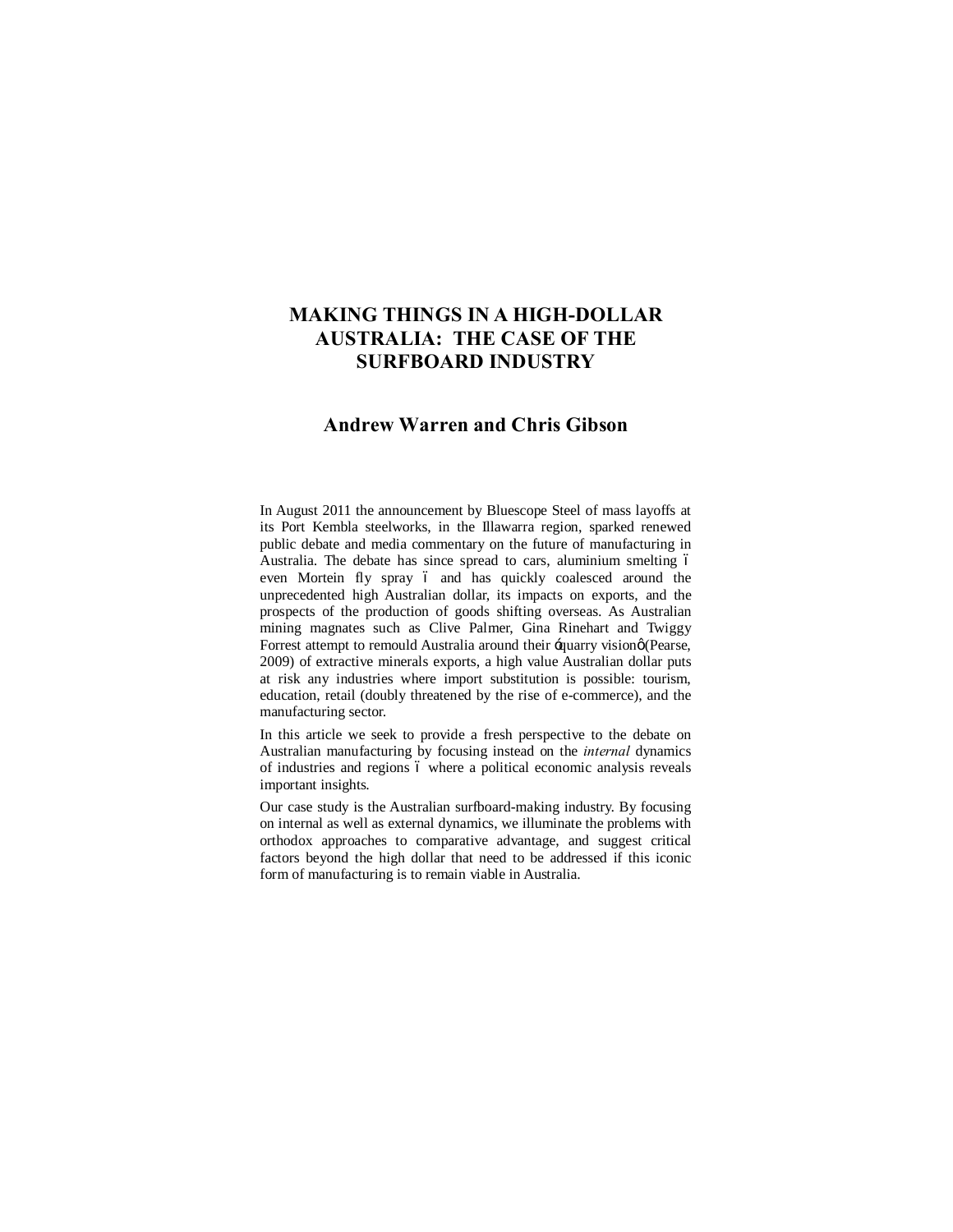# **The Future of Australian Manufacturing: a Question of Agency and Scale?**

The high Australian dollar has significantly impacted on the fortunes of specific sectors of the economy 6 and indeed, in the industry we spotlight below, surfboard manufacturing, the high dollar certainly has hurt export markets. Surfboard-makers on the Gold Coast 6 deeply connected to export markets in Japan and international tourist fluctuations 6 have suffered especially.

Situated alongside questions and concerns over the future of Australian manufacturing has been a mineral resources boom. In Australia, powerful mining interests appear to be steering public debate over what the national economic landscape should look like. The effect is to entrench mining interests and render  $\div$ common senseøthe idea that a mining boom is a natural and good thing for Australia, even while the rest of the economy suffers (Gibson, Carr and Warren, 2012). Among the many critiques needed is a focus on the consolidation of power by mining capitalists, as well as the magnitude of deleterious impacts of the mining boom on other regional industries and communities.

Our aim here is to offer another perspective on the debate: one concerned with the ascendancy of a simplistic, seemingly universal economic rationalist logic in the debate about making things. This has come at the expense of economic knowledges attuned to the complexities and realities of geographical scale 6 crucially including discussions of the internal dynamics of specific industries and regions. Smuggled into the current debate about making things has been a set of assumptions about the scale at which economic knowledge is produced: the naturalisation of the mining boom 6 as if it were an organic, natural, positive thing for Australia ó rests on neoclassical assumptions about *national* comparative advantage within purportedly universal *global* market forces.

Locked into this chain of reasoning, the debate has descended into a familiar one about support for or against national protectionism: for the government to buttress specific industries (such as cars and steel) in the national interest, to continue to be a -country that makes things  $\phi$  or not (Spoehr, 2012:1). Arguments put forward by anti-protectionists are predictable variants on classical theories of comparative advantage: in the new global knowledge economy, manufacturing represents a lowvalue added form of production which, combined with a punishing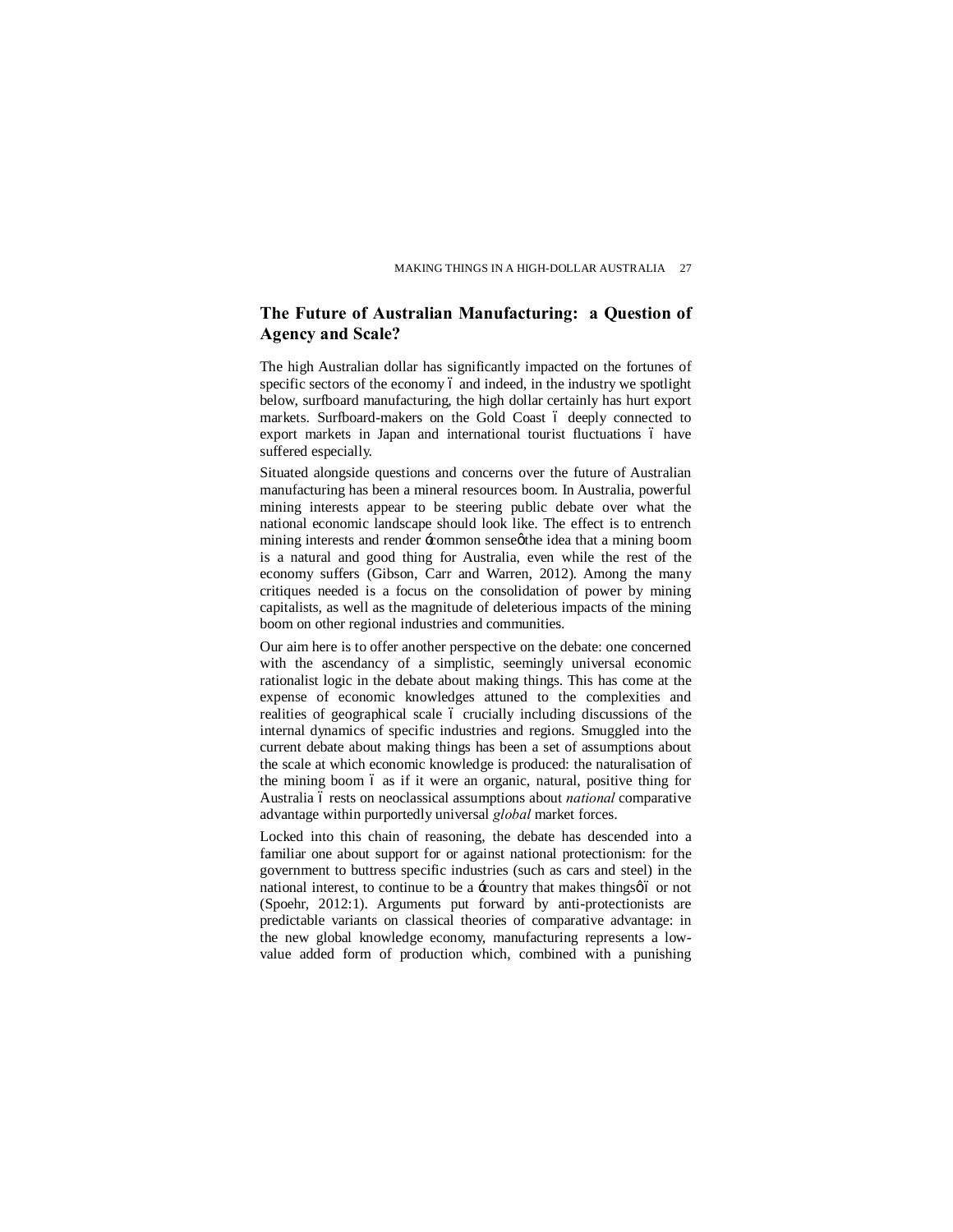exchange rate, is no longer viable. Instead, the future is, according to orthodox comparative advantage theory, about gearing the Australian economy towards maximum extractive minerals exports, jettisoning manufacturing (and presumably other currency-sensitive industries such as tourism and education) and focusing instead on mining services, engineering and dematerialised innovation and finance industries.

Such thinking spotlights the problems with comparative advantage as a basis of economic policy. To begin with, comparative advantage has been embraced within a form of policy-making  $\div$ on the rung reflecting the 'neoliberal tendency to override the evidence of empirical complexity in favour of a more simple narrative (Pritchard, 2005:103). Neoliberal policy prescriptions vis-à-vis mining and manufacturing are 'predicated on a vision of *naturalised* market relations of Peck, 2001:445). We would argue that the nation as geographic unit 6 the national economy 6 deserves no pre-ordained ontological privilege (Moore, 2008). Rather what we are witnessing in the debate over making things in Australia is how the nation is being reconfigured as a site and scale of politics. The very scope of what is deemed politically possible is scaled, dependent on figurative and material spaces of political action, and generated through interactions of knowledge and practice (Cumbers et al, 2008; Davidson, in press). It is worth reminding ourselves that the nation is an especially persuasive spatial and institutional fix, with enduring historical legacies (Brenner, 1998). From its earliest days, the Australian economy has never so much been a logical unit of accounting 6 a container for GDP 6 than an outcome of practices, a persistent attempt, at a grand continental scale, to secure land and resources, to conjure into being an entity for extraction and profit.

Following Timothy Mitchello (2008) ideas, the Australian economy can be understood as defined and managed through competing -projects othat particular actors and institutions work towards, literally built through the actions, ideas and behaviours of -experts q corporations, workers, legislators and public relations firms. As Mitchell reminds us, 'Economic knowledge does not represent the economy from some place outside. It participates in making sites where its facts can survive $\varphi$  (2008: 1116). Paying closer attention to  $\pm$ how scale operates as a category of practice $\phi$ (Moore,  $2008:213$ ), the national economy is  $\pm$ brought into being  $\alpha$  it does not grow  $\pm$ naturally $\emptyset$  (Noble, 2011:232). The current debate imagines the national economy and fate of manufacturing quite particularly, as on the one hand beholden to liquid global capitalist forces, while on the other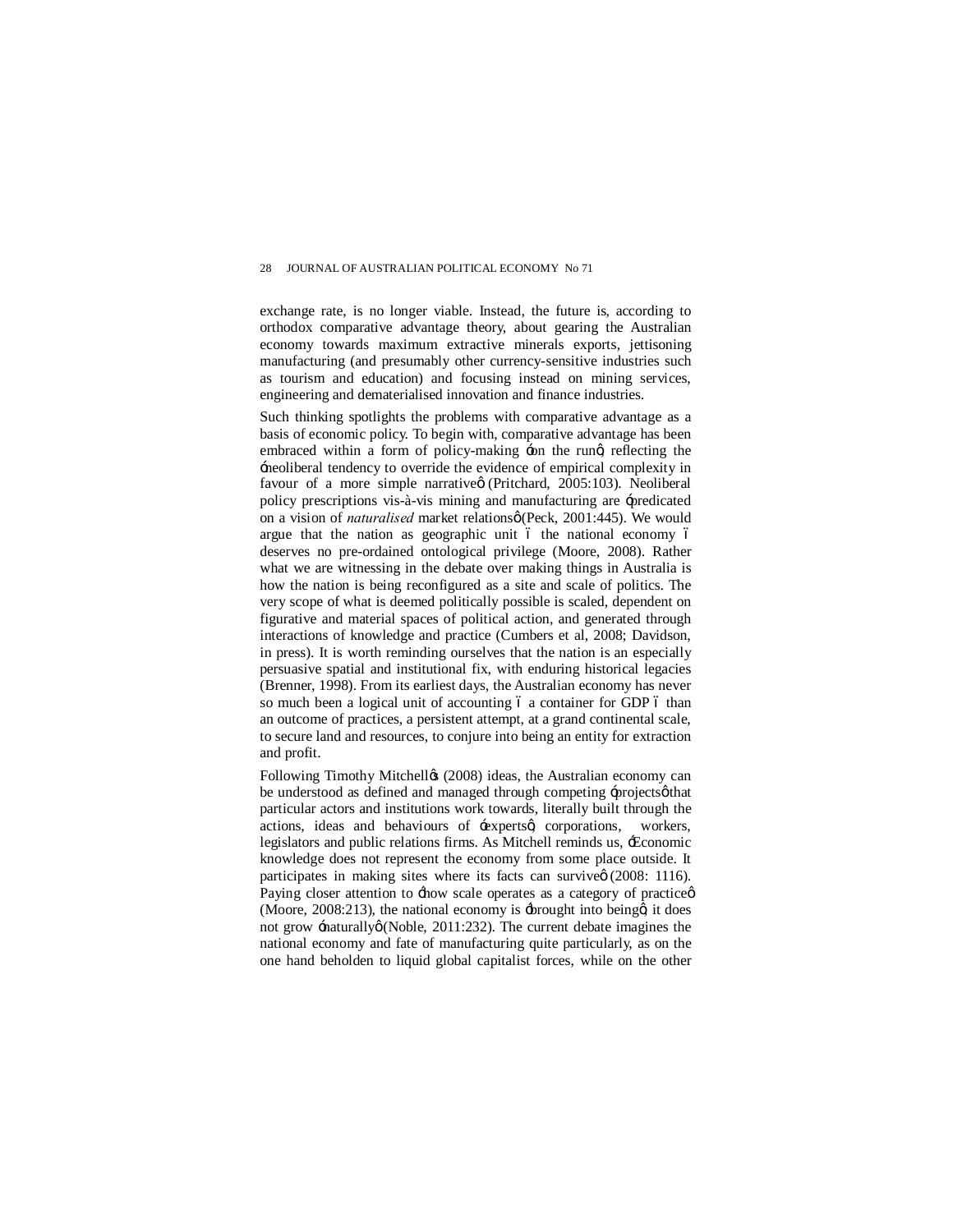hand, positioning Australia as a strategic, canny player in global minerals export markets. This is not a presentation of facts about  $\pm$ the market $\varphi$ (Mikler, 2011), but the production of a partial site of economic knowledge-making where a selection of facts are meant to endure.

The result is that the debate has missed much of the complexity amplifying the vulnerability of making things in Australia, because it has focused especially on simplistic explanations of what constitutes the national economy (especially mining), and doctrinaire policy prescriptions about globalisation and  $\pm$ he marketø that buttress already vested interests. As Bill Pritchard (2005:103) argues, neoliberalism's 'simplified conception of regional economic and social life… pays little regard to their richness, complexity and grounded realities a We instead focus on one novel manufacturing industry in which Australia has been a major global player for half a century: surfboard-making.

In the surfboard industry, the current vulnerability of making things cannot be so simplistically explained<sup>1</sup>. Instead a combination of industrial, cultural and regional factors requires sensitive analysis. We do not want to suggest that  $\div$ industryø or  $\div$ egionø are preferable scales of analysis *a priori* 6 that would fall into the same ontological trap that pertains to the national scale. Rather, following Moore¢s (2008:220), 'insistence on the primacy of processes and relations over substances, entities or thingsd we are concerned with how vulnerability in manufacturing is experienced, practiced and negotiated by people in specific places and times.

 $\overline{a}$ 

<sup>1</sup> Hard data on the Australian surfboard manufacturing industry does not currently exist. However, since surfboard manufacturing is a sector included in broad labour force analysis carried out by the Australian Bureau of Statistics (ABS), some insights can be taken from recent findings concerning Australian manufacturing. At the national scale, between May 2008 and May 2011 overall manufacturing employment declined 8.4 percent, (90,000 jobs) to a total workforce of 982,300 (ABS, 2012). At the regional level an assessment by the Gold Coast City Council revealed the direct contribution of the surf industry (tourism, retail, surfboard manufacturing, whole sale trade, surf schools etc) to the local economy in 2009 to be \$1.4 billion (Gold Coast City Council, 2009). The surf industry supported an estimated 21,000 jobs or 12 percent of total employment within the Local Government Area. Surfboard manufacturing on the Gold Coast comprised a \$36 million industry but direct employment was not measured (Gold Coast City Council, 2009).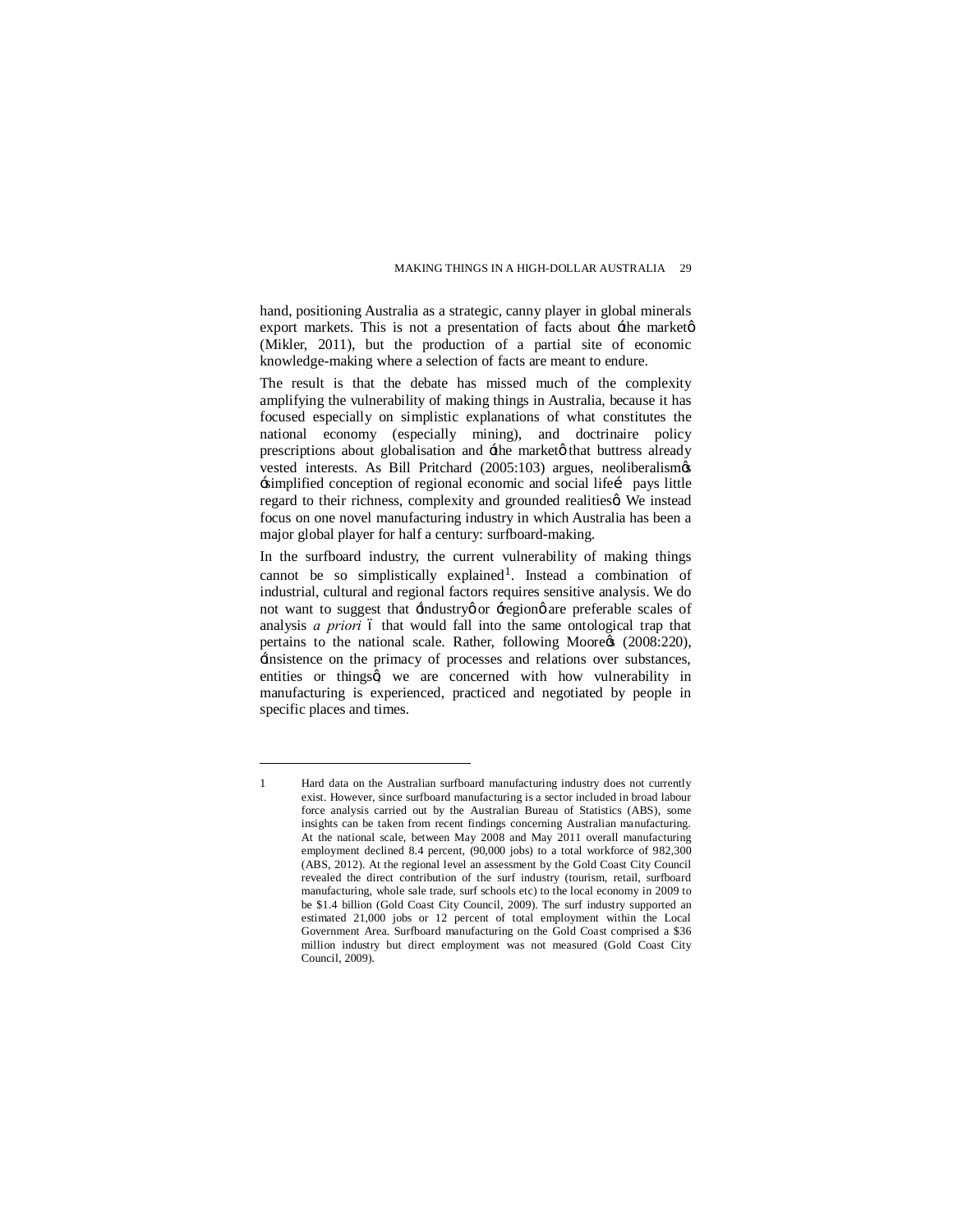# **The Australian Surfboard-making Industry**

Australian surfboard-makers have driven innovation in surfboard-design and production since the mid-1960s. Australia has launched corporate giants such as Billabong and Quiksilver and is home to small but globally iconic workshops such as Bob McTavish in Byron Bay and Bennett Surfboards in Brookvale, Sydney. Australian surfboard manufacturers have been among the worldøs most visible, creative and successful. Yet the surfboard industry, like many other Australian manufacturing sectors, finds itself in a state of precariousness. In late 2011 several prominent surfboard workshops on the Gold Coast closed operations or massively reduced production. Those workshops that have survived on the Gold Coast and in other hubs of production along the east coast do so with reduced staff, lower output and slimmer margins.

How this state of affairs has come to be is partially explained by a high Australian dollar, and by cheaply-produced surfboards imported from Asia. Surfboards manufactured in Asia have flooded retail stores over the past five years, undercutting demand for Australian-made boards. Yet such factors only explain part of the story about the precariousness faced by Australian surfboard-makers. Based on longitudinal field work undertaken on the east coast from the Sunshine and Gold Coasts in Queensland through coastal New South Wales and to Torquay in Victoria, we document four deeper factors that jeopardise surfboard-making:

- The transition from hand-making boards individually to computer-aided design (a form of capital-intensification displacing a craft-based form of labour);
- The concentration of power in discount retailers and surf superstores;
- Poor succession planning within workshops; and
- A culture of informality emanating from surfing  $\&$  subcultural roots that amplifies risk and exploitation.

We draw insights from this example about the complexity of the dynamics occurring within industries and regions 6 insights necessary for a more robust debate about the future of making things in Australia.

The field work undertaken in Australia consisted of visiting sixteen surfboard workshops, over a three year period, located between the Sunshine Coast (Queensland) in the north and Torquay (Victoria) in the south. Visits were for extended periods of time and included recorded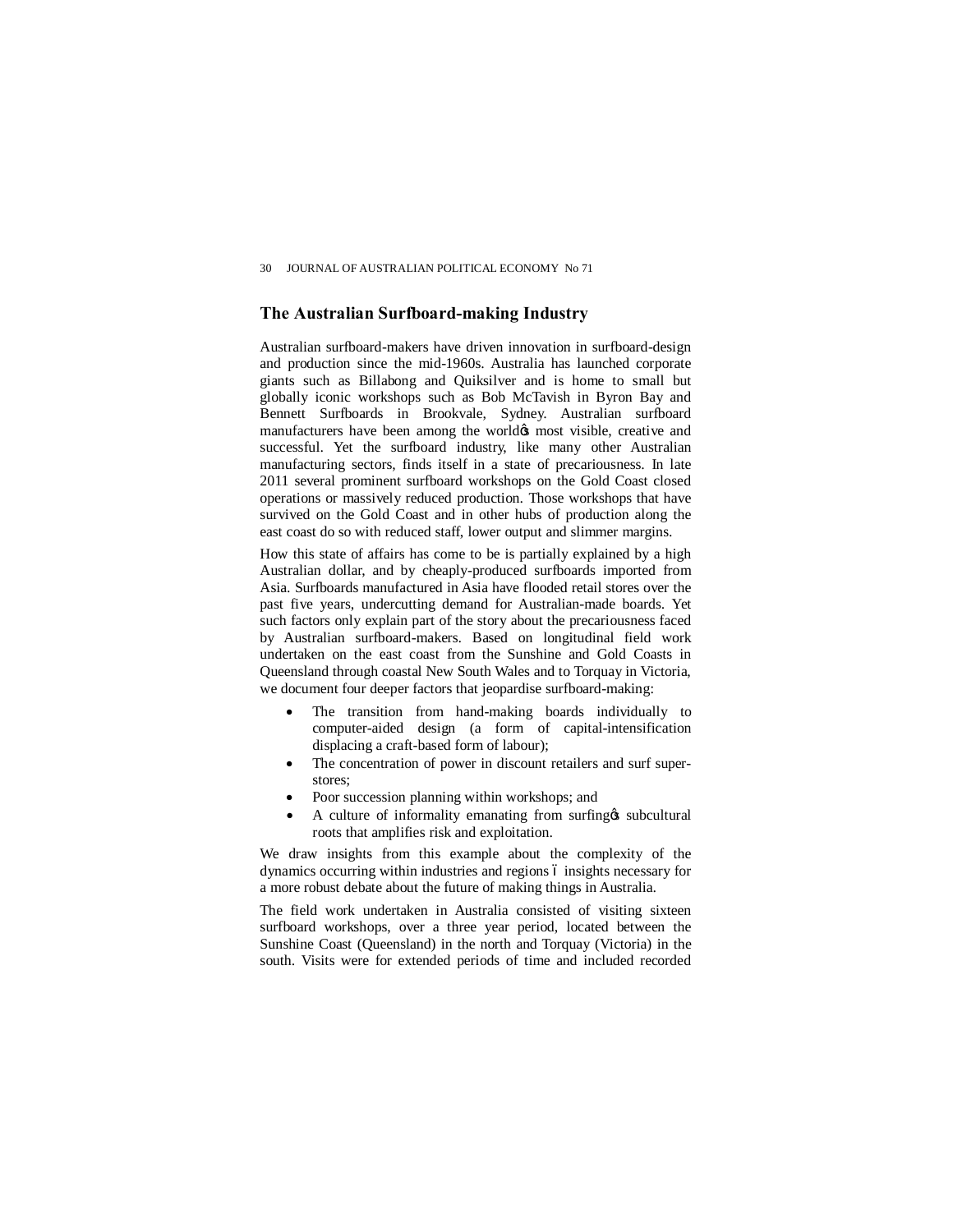interviews with workshop owners and workers, obtaining amongst other things information on surfboard prices, input costs, margins, markets and wages. We undertook -workshop toursø at sites of production with workers (also recorded). This field work was supplemented by archival research on the history of surfing and commercial surfboard-making at museums on the Gold Coast and in Torquay, and related investigation of the history and corporate economics of major Australian surfing brands Billabong, Quiksilver and Rip Curl. Before we discuss the internal dynamics of the surfboard industry in Australia, we first briefly provide some necessary historical context.

# **Crafting Surfboards: an Australian Success Story?**

The surfboard industry is one of Australia (s) lesser known manufacturing specialisms. Since the 1960s Australian surfboards have been exported globally and Australian innovations in surfboard design have influenced the international surfboard scene. Surfboard-making itself began in Hawaig (and to a lesser extent Tahiti) at least five-hundred years ago, as part of traditional *kapu* law and a component of Polynesian culture, crafting and everyday life (Warshaw, 2010; Walker, 2011). Surfboardmaking spread internationally with the increased popularity of the sport of surfing in the early decades of the twentieth century. Renowned Hawaiian waterman Duke Kahanamoku played a central role by demonstrating surfing in high-profile public displays while visiting Australia and California following his swimming successes at the 1912 Stockholm Olympics. In the four decades following Kahanamokuøs visit to Australia, surfing grew slowly as an Australian pastime, largely focused in Sydney. Surfboard-making necessarily accompanied surfing. Surfboards were made from wood by hand, first in backyards as do-ityourself carpentry projects, and later in small fledging commercial workshops, initially in Sydney $\alpha$  eastern suburbs and northern beaches, as well as the Gold Coast (Warren and Gibson, forthcoming).

When surfing  $\pm$ boomedø in the early 1960s, a craze that took in everything from the music of Dick Dale and the Beach Boys to Gidget movies and new styles of fashion and language, the Australian surfboard industry developed in locations where the pastime was itself concentrated: coastal regions with suitable waves and amenable climates for surfing, often (but not solely) tourism regions. These included the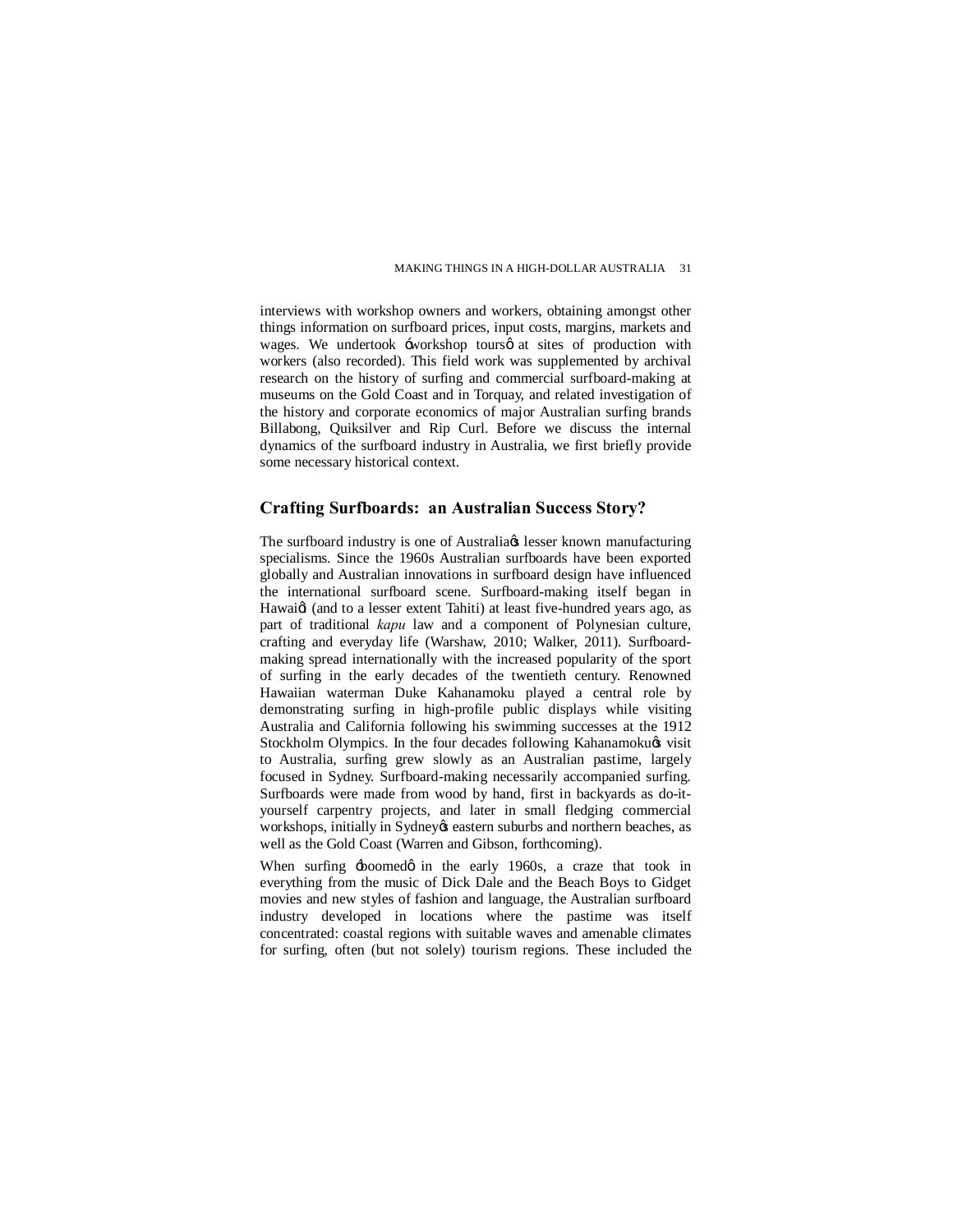Gold Coast, Byron Bay, Sydney tnorthern beaches, Newcastle, the Illawarra region and Torquay, near iconic Bells Beach in Victoria. Rather than concentrate in one or two regions, surfboard-making to this day reflects a decentralised and linear coastal geography (Warren, 2012). Regional demand persists for locally-made surfboards irrespective of global competition, due to high rates of replacement for boards (a regular surfer can break several surfboards per year) and the need to customise board style and size to both individual surfers and prevailing local waves. Physical geography and individual surfing locations, body size and style necessitate a largely localised surfboard-making industry in Australia  $($ and elsewhere  $\acute{o}$  see Warren and Gibson, forthcoming).

For five decades Australian workshops from across coastal regions have met localised demand, competed internationally and been responsible for many of the most significant advances in surfboard design. This included the high performance -shortboardø design, developed by Bob McTavish in 1966 (which set in train a  $\pm$ shortboard revolution $\phi$  in surfing style) and Simon Andersongs three-fin -Thrusterg, introduced in 1980, a design that continues to dominate the industry. A trio of companies, Rip Curl, Quiksilver and Billabong (two from Torquay and one from the Gold Coast) diversified from their early origins making surfboards, wetsuits and board-shorts in the late 1960s and early1970s, into t-shirts, shoes, jeans, jewellery and other surf fashions. In time they would become global brands, with Billabong and Quiksilver listed on stock exchanges and branded through networks of thousands of retail stores around the world (Jarratt, 2010; Lawler, 2011). Australian workshops have high visibility and reputation globally. Only Hawaid and southern California share similar reputations and concentrations, and in both cases with a much smaller geographic spread than in Australia (Warren, 2012). Notwithstanding such prominence, in Australia, as in Hawaigi and California, most surfboard-making has until recently been undertaken prosaically, by hand. Work is performed by expert craftspeople; *shapers*, who plane foam -blanksø into sleek, rideable shapes; and *glassers*, who decorate and laminate each shaped board. Surfboard-making by hand is necessary to finely customise a board to an individual surfer, for local conditions, and remains the production method of choice for most regular surfers (Warren, 2012). As we explore below, only in the 1990s did a computer-method of manufacturing surfboards become possible. Unlike many other forms of manufacturing, the tendency of capital to deskill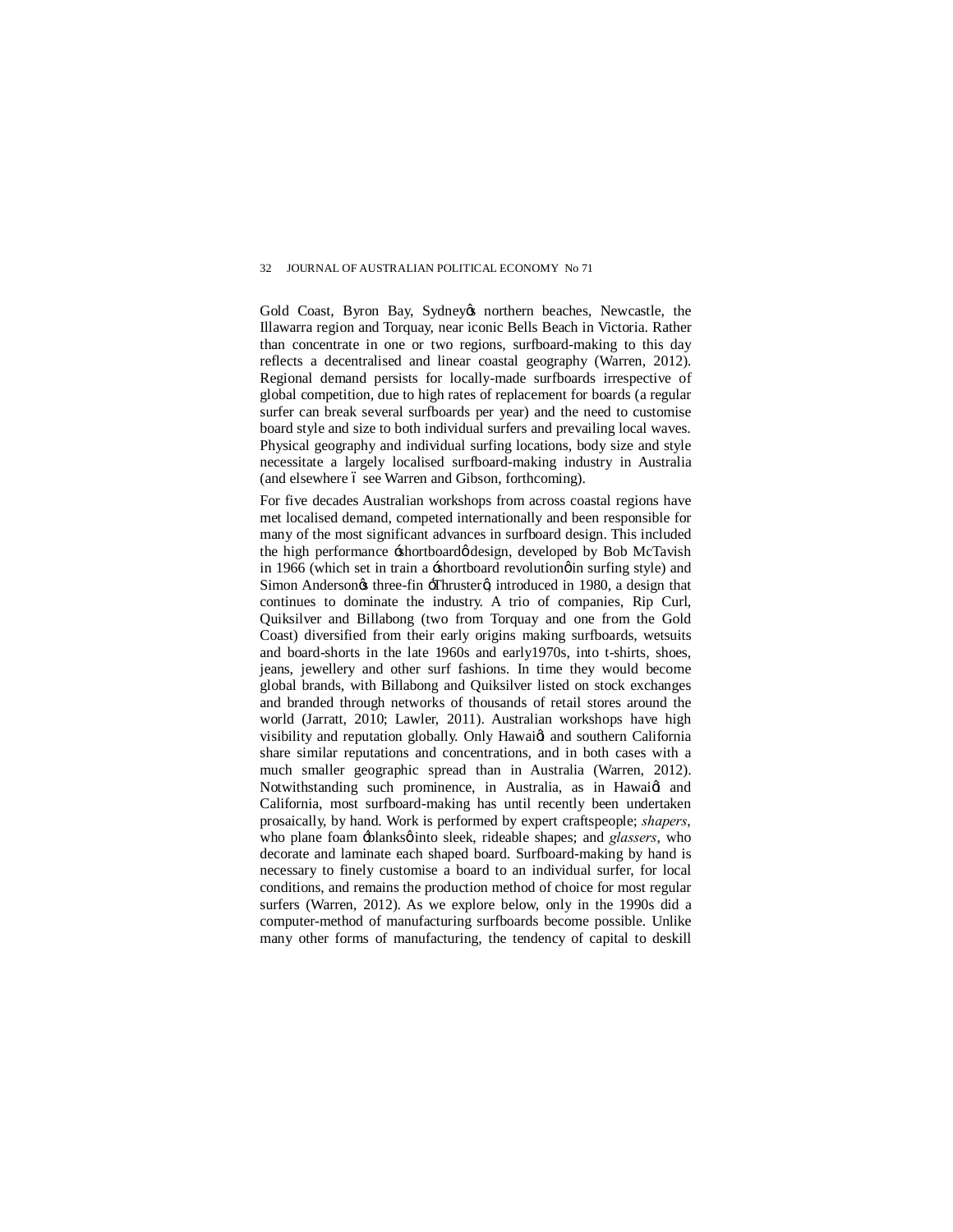human labour inputs and convert to computerised and cheaper offshore production has come late to surfboard-making.

## **Making Boards by Hand or by Computer-design?**

Ancient Hawaiian surfboard-making practices shared certain features with the contemporary system of hand-making surfboards: both involved separate tasks for carving/shaping and sealing/laminating boards (the essential division of labour between what are now called shapers and glassers), and rested on accumulated expert knowledge held by craftspeople. Surfboard-making is a tactile process, drawing on unique embodied skills held by experts in their hands and eyes. Hand-based production is necessary to produce boards tailored to the surfer  $\alpha$ individual body size, shape, preference and local wave type. In interviews, shapers and glassers (who were universally men 6 where women were employed, they were primarily in office and administrative positions2) emphasised this system as craft, as artform, as well as production of a specialised sporting good. John Skipp from the Illawarra region explained:

The custom order is filled out one-on-one with our customers, talking through their needs and wants. The shaper creates a design, which is drawn on the blank and cut out. The foam is crafted down by hand, with an electric planer and surface form tool. Then it is sanded over and over, down to its exact dimensions. Then the glasser begins. They layer fibreglass cloth over the shaped foam, cutting it to size with a few inches of overlap. This resin [holds the bottle up], with a catalyst is added, and spread really carefully over the board and begins to set hard in a few minutesi once ites dried you sand it over. A lot of boards will also have personal artwork finished on the deck, which the customer requests. A second coat of resin is applied before the board is given a polish to show off that beautiful shiny look.

The emphasis on bodily skills and : feel owas explained by Bob McTavish in Byron Bay:

 <sup>2</sup> Surfboard-making is a remarkably gendered form of work. See Warren and Gibson (forthcoming) for more extensive discussion.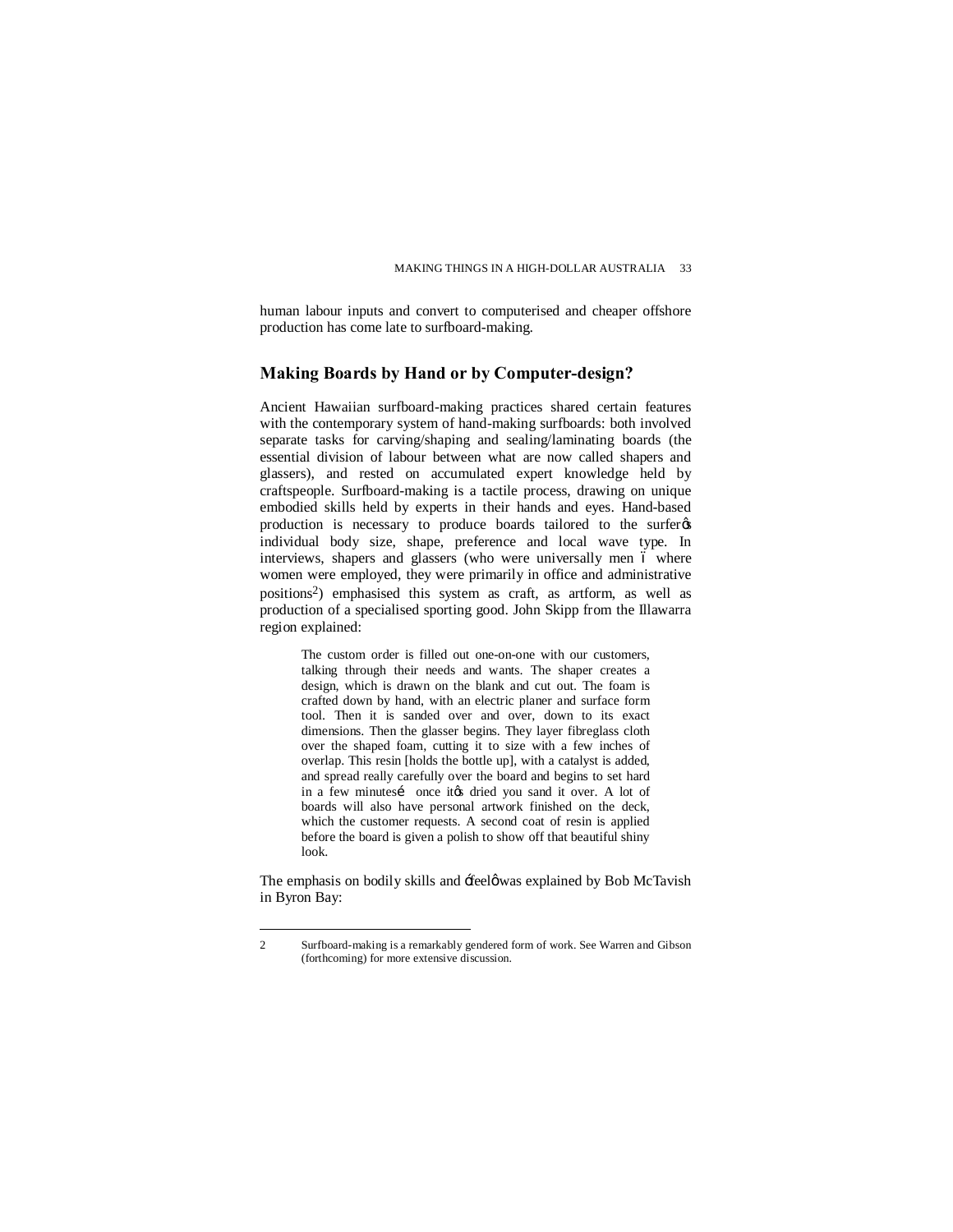If you want to become a good designer and shaper you have to learn how to feel the surfboard. You need to see how the board will turn out before you we even started making it. I imagine the design in my mind and picture how I am going to shape it together. You have your drawings and order form [for custom boards] but that just gives you something to start withi I have found that I rely most on my senses and how a board feels underneath my hands.

Surfboard shapers learned their work informally, as low-paid helpers in workshops initially, then slowly graduating to more complex production tasks. Phil Byrne in the Illawarra explains:

We learnt from scratch, there ts no formal training in shaping. I was able to go up and watch a shaper in Sydney who was making some boards for me and he showed me what to do for a few hours and then it was trial and error. We started shaping in our grandparents garage before I started working for John Skippí after a while certain elements led us to starting our own business [with brother Dave], around 1976í Everyone learns from scratch, no TAFE or formal training...It really is like that in most places, watch, listen and learn, all on the run.

In the surfboard-making scene, craftsmanship, customisation and relationships between shapers and their customers are all sources of credibility and cultural capital. As Maurice Cole (Torquay) described:  $\pm$ The surfboard is part of the shapers soul. But it to such a personal thing for surfers too and they have to trust that their shaper will use all their knowledge and skill and produce a functional piece of art that blows their mind in the water a The result is a tightly constrained form of bespoke manufacturing: custom surfboard workshops run on small volumes (often between 300 and 600 surfboards per year), employ few people (or are sole traders/partnerships) and invest time and energy into maintaining strong relationships with loyal local surfers. Individual reputation is a premium. Overheads are kept low and cheap rents are sourced in light industrial estates proximate to surfing areas: Currumbin and West Burleigh Heads on the Gold Coast; North Wollongong; Sunrise Industrial Estate outside Byron Bay; Brookvale in Sydney & northern beaches. The boards produced are unique and diverse, with regional variations in style reflecting predominant wave types and vernacular surfing culture: some workshops (and regions like the Gold Coast) focus predominantly on high performance competitive shortboards, others in places like Byron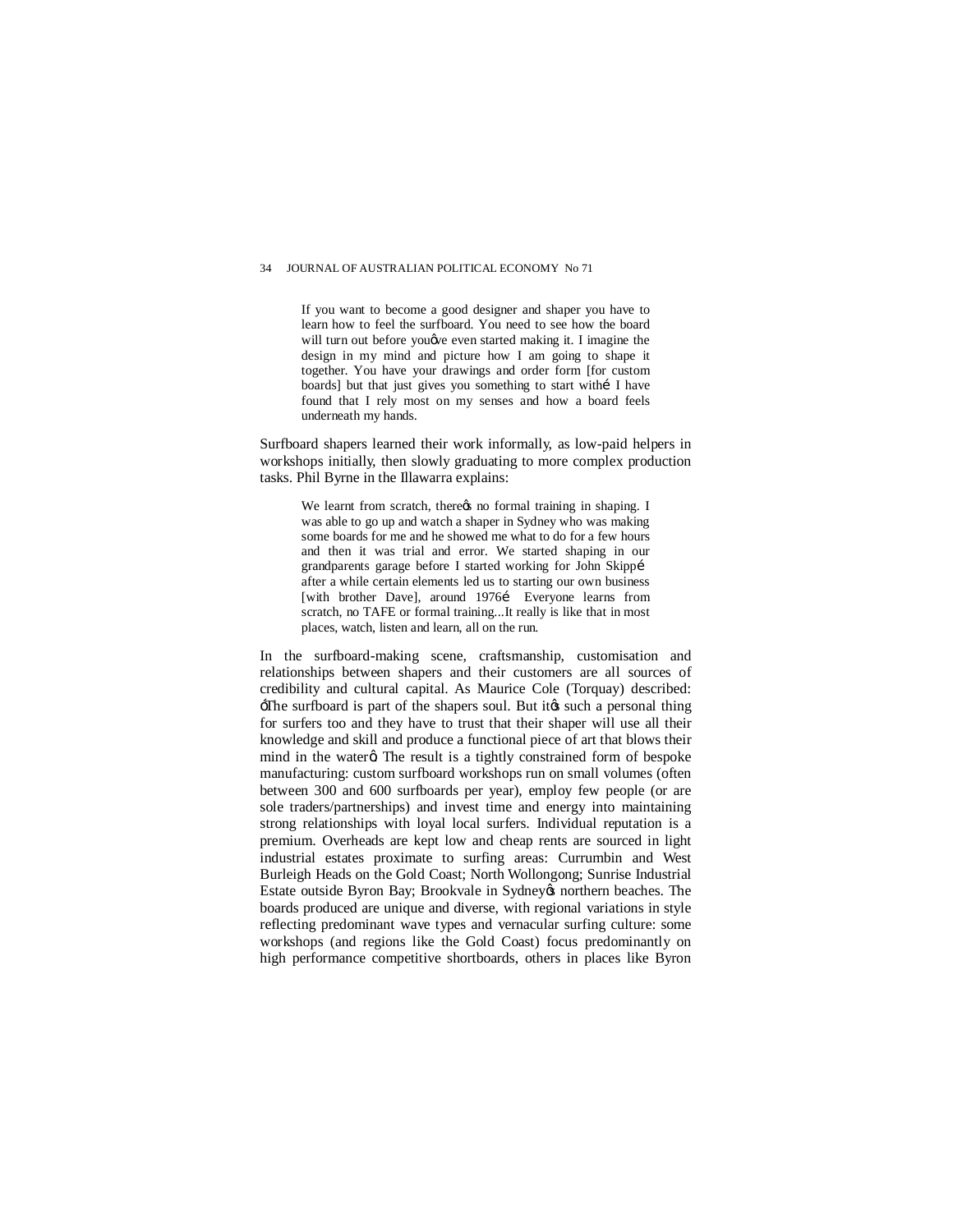Bay on retro boards, longboards and -alternative *ø*designs (e.g. fishtails). Some custom surfboard-makers seek export markets, or export themselves as travelling -guest starø shapers visiting Hawaiian, Californian or Japanese factories to temporarily shape boards there. Otherwise, most retain local markets and boards are specialised to suit local circumstances.

This system of local custom surfboard production remained relatively stable between 1960 and the late 1990s, prior to and during which time surfing enjoyed continual expansion as a pastime without the implementation of automated surfboard production. As early as the 1970s attempts were made to develop crude metal shaping platforms; these were not computerised systems, but a welded physical structure on which blanks were secured while a shaper used a router to cut consistent bottom and deck lines. Fully-automated systems would take another two decades to emerge. Nonetheless, in the late 1990s and 2000s, local surfboardmaking workshops in Australia adapted to this technology and shifted the organisation of their production, primarily in response to competition from corporate labels for valuable retail space (see below). To survive smaller workshops sought to sell more surfboards, which required them to be more visible. The way to achieve this was by supplying surfboards to retailers located in shopping malls and in close proximity to popular surfing beaches.

One by one local workshops shifted towards an automated, computerised system of surfboard-making, encouraged by retailers and seduced by the potential for growth. Following a mechanised, automated approach, each surfboard is shaped using computer-generated design templates with the goal of meeting higher levels of demand across a more general mass market. This system involves key structural differences in market scale and occupational specialisations within a workshop. Most significantly it also helped institute changes in the relationship between surfers and individual board-makers, altering how much (if at all) the industry is embedded in personalised, dependent relationships and connections with a surrounding local surfing community.

Under this approach, computer assisted design (CAD) programs are combined with computer numerical control (CNC) machines to shape each surfboard from a mould of blank foam. The use of this technology in surfboard-making was first trialled by Frenchman Michel Barland in the 1980s, when he worked as a blank foam distributor for European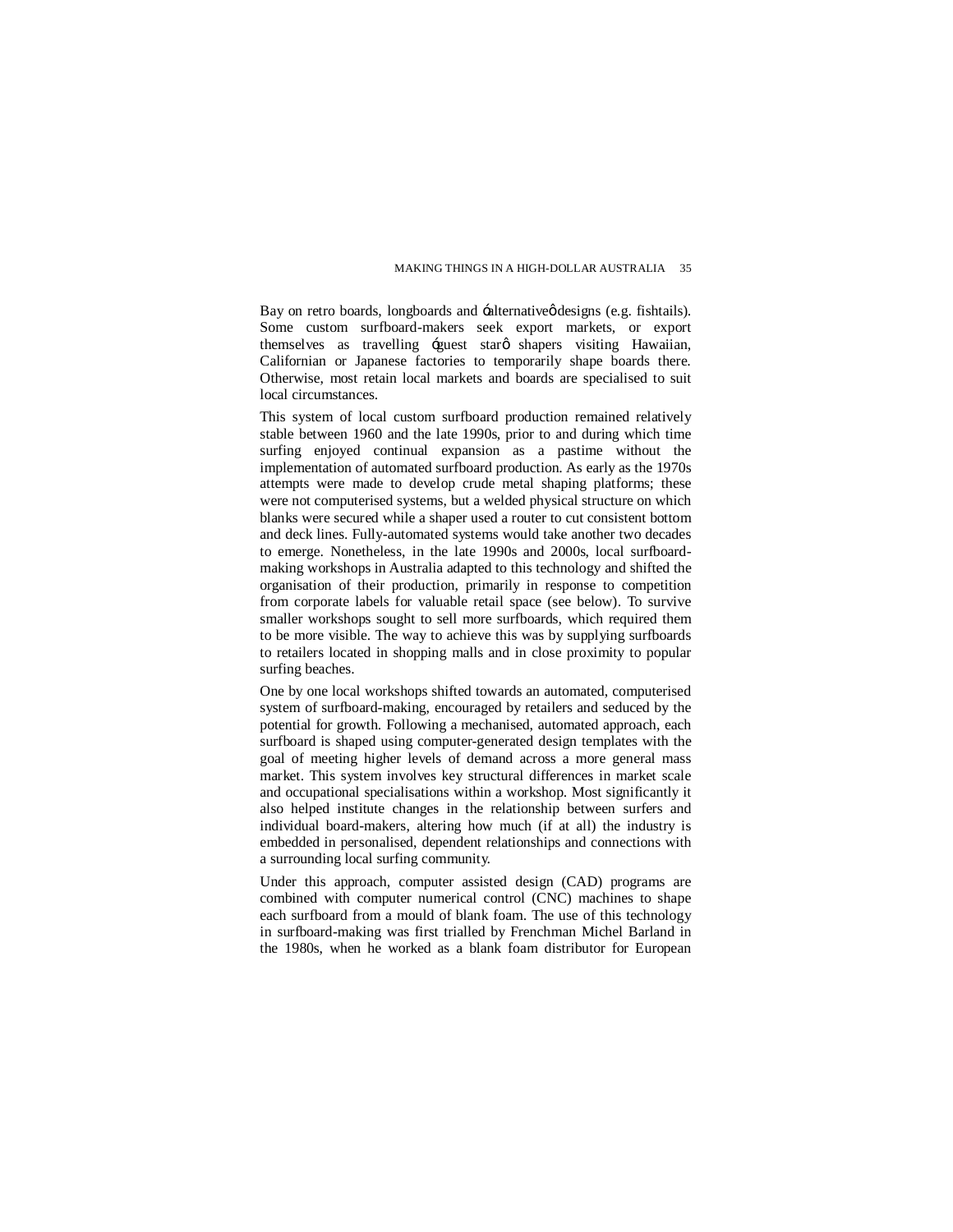surfboard factories (Marcus, 2007). Barland used his knowledge of surfing, shaping and mechanical engineering to successfully create a machine which automated the shaping of each surfboard blank. A job that took a hand-shaper three hours could now be done in less than twenty minutes. Relying on fifty precise measurements, the technology revolutionised global surfboard manufacturing over the next fifteen years.

While hand-shaping was appropriate for supplying localised, custom markets 6 where surfers in a town visited a nearby workshop (rather than a retail store) and ordered a specialised surfboard from a hand-shaper  $6$ this system did not cater well to the entry level surfing market: those beginners wanting to get in touch with the surfing lifestyle and learn how to ride waves. Hand-based production was labour-intensive and slow. Increasingly prevalent discount retailers and surf superstores required rapid production and supply regimes for the novice mass market. At busy local workshops with a backlog of orders over the busiest periods, new custom made boards could take four to eight weeks to deliver. Many beginners and tourists (especially on the Gold Coast, in Byron Bay and Torquay) sought a generic design from a retail surf shop, a user-friendly surfboard that could be tried out at the beach immediately. Hand-shaping thus became limiting for smaller independent workshops, and mechanically-produced boards soaked up more and more of the available retail space:

In the retail market, the way I look at it you  $\phi$  got a set of rings, there *is* an inner ring, there *is* a middle ring and then there *is* an outer ring. I we always wanted to reach the outer ring. People that just want to get in touch with the culture, how are they going to get a board for little Johnny? They dongt necessarily need to take my time asking for measurements and designs. It is all very time consuming. That when I struck up a relationship with Beach Streetí who sell my boards in their surf shops off the shelf (Chris, Illawarra).

Novice surfers were the market segment being increasingly monopolised by discount retailers, and by Rip Curl, Quiksilver and Billabong, with their extensive retail networks and sophisticated, well-funded advertising campaigns (see below). Using CAD/CNC technologies became a strategy for local independent workshops to -get in touchowith entry level surfers.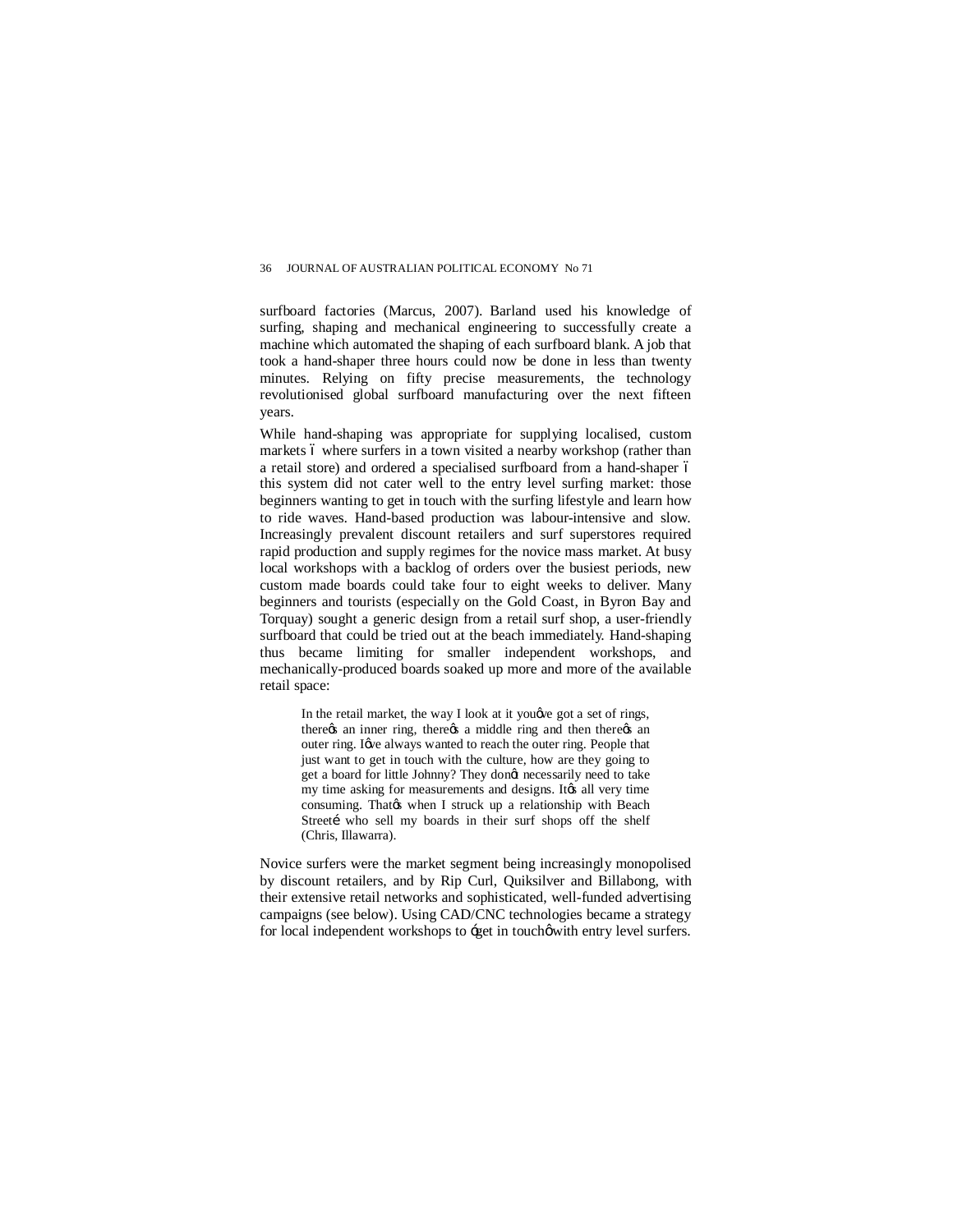McTavish, JS Industries, DHD and Byrne in Australia each now sell several thousand computer-shaped boards annually.

Some shapers report that CAD/CNC technologies have deskilled surfboard-making. This is not to say that other skills are not required. Shapers retain skill and knowledge to suggest ideas and improvements, while final hand-finishing remains critical. Nevertheless, for surfboard workshops using CNC production, divisions of labour have shifted. Workers in the industry now require backgrounds and expertise in CAD/CNC operating, industrial design, computer engineering and information technology. Meanwhile hand-shaping sections of many businesses have been downsized, and in some cases have begun supplying designs and board templates for computerised-shaping 6 acting as something like a research and development division. Unlike other patentable forms of innovation, however, surfboard shapers are not recognised as -authors of successful designs: mass reproduction of their hand-made shapes through computerised methods takes place without royalty payments or authorship credits. The shaper is only paid a rate per original surfboard shaped.

Previously, hand-shaping workshops were sites for ordering, shaping and collecting a board. The mechanised system of production now means that surfboards are shaped and glassed offsite using design measurements faxed or emailed to the larger factory. An experienced hand-shaper crafting surfboards using his hands and manual tools can produce only four or so finished shapes per day (about twenty per week). The CAD/CNC system meanwhile can churn out 50 boards per day or 250 over a normal five day, eight hour working week. Additionally, most of the workshops using CAD/CNC technology ó Byrne, McTavish, Diverse, Mt Woodgee, DøArcy ó now enable surfers to order a board from a central website or link to authorised retail dealers. Consumers no longer need to visit the workshop directly and can complete an online enquiry, where they select a design from an available list.

The result has been a shift in the scope and scale of the industry, as well as an amplification of risk and exposure to debt. Independent workshops operating from industrial warehouse space have struggled especially. Their spaces of production are not connected to retail surf shops in prominent beachside areas, constraining the trade of large volumes of boards to beginners. Being small, it is also difficult to provide consultation to customers while at the same time continuing to operate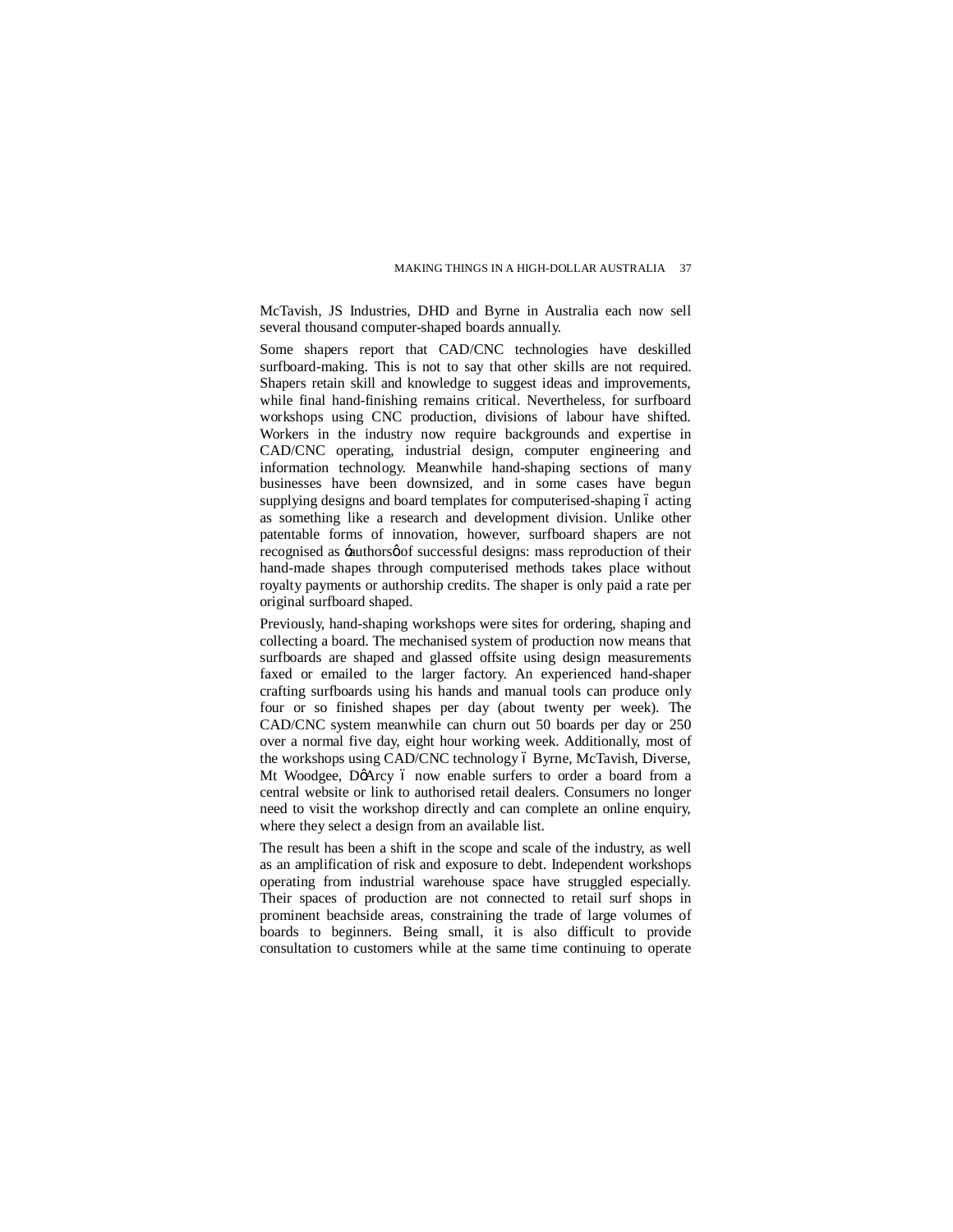CAD and CNC machinery. In implementing a computerised production system to up-scale production, and in turn improve profitability, workshops now need to reach a certain critical mass, attain strong brand recognition through advertising and sponsoring pro-tour riders, along with signing product distribution agreements with surf retail outlets. Debt increasingly finances the purchase of expensive equipment and bankrolls increasing production volumes in attempts to secure increased visibility in retail outlets and meet demand online from internet orders. Higher sales volumes need to be maintained. Slow periods correspond with a rapid accumulation of incoming bills; high freight costs, employee wages and bills from their large number of suppliers. However, perhaps at least as important, relying on markets outside the tight circle of loyal experienced local surfers has meant increasing attention to and investment in branding and marketing 6 each generating further costs and thus amplifying risk.

Accompanying the strategy of high-volume production has been the increasingly common practice of ghost-shaping for other companies:

How it works is they [large surf label] contact you and start a conversation about entering into an agreement to supply their surfboards for a local store i it is called ghost shaping. The problem for the local workshop though is that they have no identity in the process, you literally are a ghost as far as the surfer who ends up buying that board is concerned (Jerry, Gold Coast).

Ghost-shaping severs the strong social ties between shaper and surfer. The advent of the anonymous shaper has opened the door to competition from computer-machining factories in Thailand and China (companies including Global Surf Industries, Shenzhen Technology and BenPat International). According to Mick Carabine (Illawarra):

You know, it a dying trade that one. Shaping machines have taken over and no matter who you are they're all getting shape machine jobs done now, and all they [shapers] finish off is the rails. There are lots more pop-out boards here nowí same designs copied over and over, popped out one after the other. The price has made it into a disposable item: buy a surfboard for \$300, in six or twelve months it tweeked, so throw it away and buy a new one.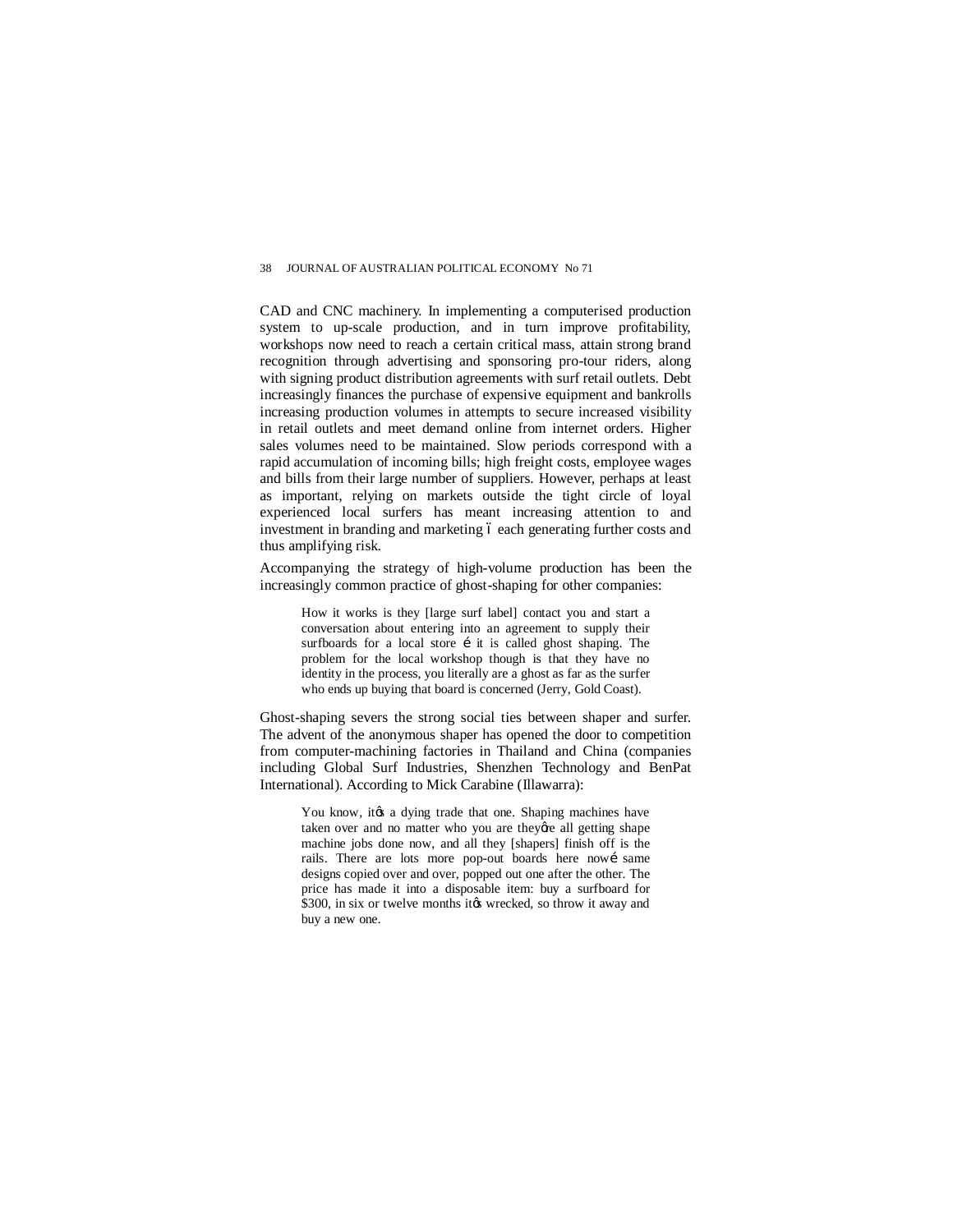For another experienced shaper, cheap imports threatened the viability of local workshops:

Do you want a slave-laboured dude getting US\$3 a week making your surfboards, or do you want a guy who knows how to standup in a barrel? And, you know, do you want a piece of art made with human love and heart and soul, or one churned out on a computer? This is one of the last industries that you can buy custom. But if I dongt get enough business to stay in business, because of China, popping out boards for \$280, that hurts everybodyí all the way down the line, and thates my official position.

Related to the advent of computer-shaping, as a means to meet mass consumer demand at the entry level, is the consolidation of power in the hands of surf retailers.

# **Retail Wars**

Between the 1970s and 1990s the Australian market for surfboards focused on small workshops in surfing regions and coastal tourist towns. Some producers diversified into board-shorts, bikinis, t-shirts and accessories and also became surf retail shops. Others, fearful of growing inventories and the distractions of selling surf clothing and apparel, remained production-only facilities, making surfboards and related watercraft. Such businesses were not even interested in printing a few tshirts with the company logo on them.

This scene has shifted markedly since the 1990s with the emergence of both surf -super-storesø in larger coastal regions (especially the Gold Coast and Torquay) and discount surfboard shops, found in many coastal towns down the east coast. Most retailers are ostensibly clothing stores but stock surfboards, often at heavily reduced prices, to maintain appearances as legitimate surf shops (Warren, 2012). This shifting retail landscape was cited consistently by the sixteen workshop owners and their workers as a threat to on-going viability. On Australia & Gold Coast, in Sydney to northern beaches and in Torquay, retail deals, their dubious details and episodic breakdowns in trust between producers and shops were the source of much discussion and complaint, among both managers and workers alike. According to one workshop owner with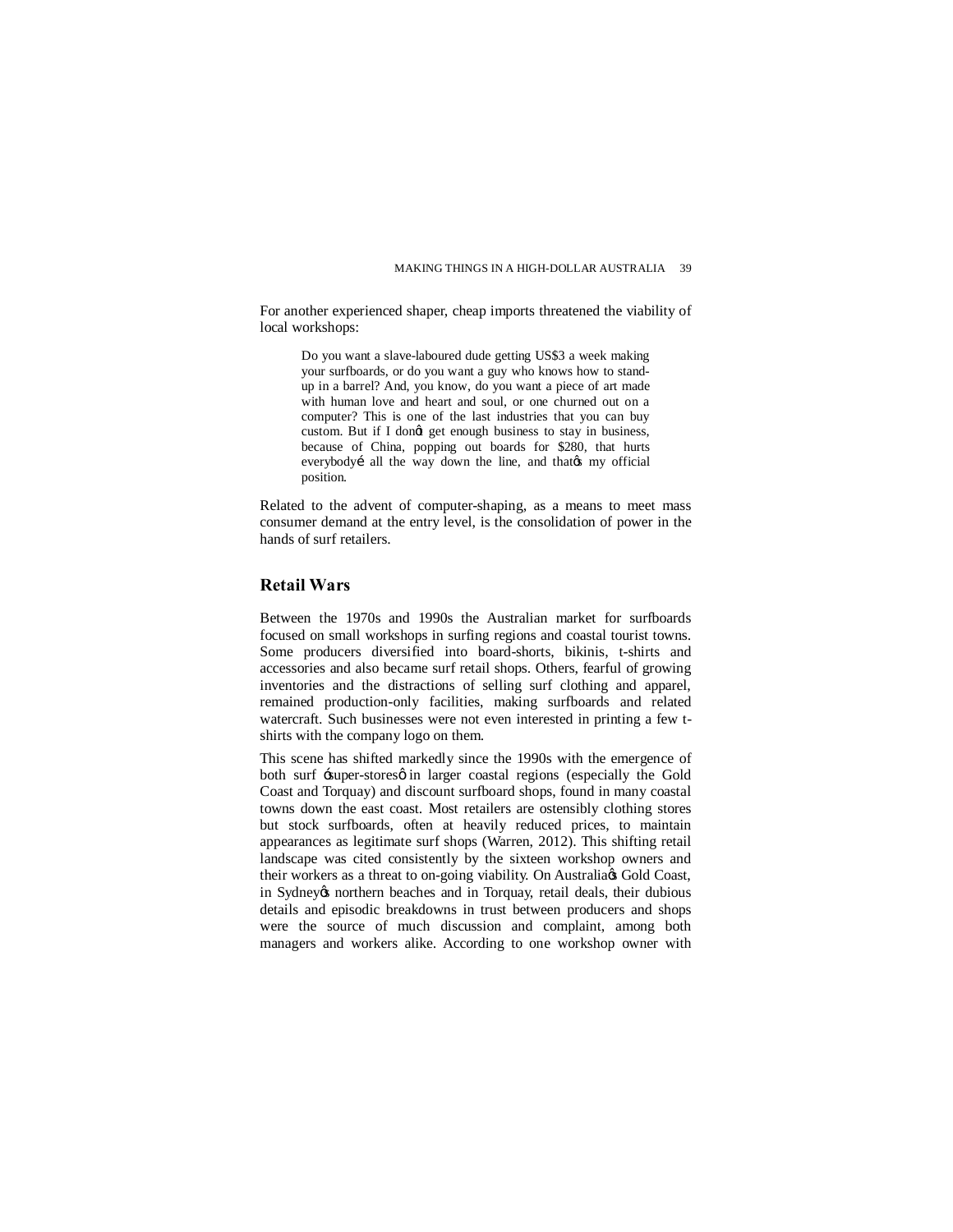extensive history in the industry, the rot began in the late 1970s and 1980s when the  $\div$ big three grew rapidly:

See, Quiksilver had such a control of surfboard-makers then, and if you got offside with them [not meeting a request] you were ruined, they would say to retailers -you sell that labeles boards and wedl pull our gear from the shopa It happened, it did.

Another workshop owner described how Rip Curlø retail arm would not sign a contract stipulating a minimum order of surfboards per month:

That doesnot happen [signing a contract] in the surfboard industry. If I demanded they sign something like that they would have laughed at me and just said -well, we will go and get another label.

In an industry where handshake agreements are the norm, smaller, independent businesses often enter into ghost-shaping agreements  $\exists$ n good faithg only to be -screwed around when large surf retailers do not meet the conditions of verbal agreements. Workshops described such  $\pm$ handshake dealsø as  $\pm$ he culture of the industryø (Stuart, Gold Coast), which typifies their experiences and dealings with large surf retailers, along with the extent to which they are poorly treated in comparison with the mega-brands. Particularly venomous is the attitude towards retailers who carried shelf stock of their computer-automated boards yet who are not required to pay for boards for up to 180 days (and sometimes simply never do). In the words of one workshop owner:

I have been let down so many times by them [large retailers]. They want your boards on a consignment of four months, even longer now. [laughs] We have to pay our suppliers fortnightly. I could actually live with the consignment if they paid for all the boards they take. Some of the retailers, I havend had payment from them within the consignment period, so I turn up and I can see the boards have sold, so Igm like -where is my moneyo? I had one manager try and tell me they had paid… another told me flat out he had to pay the Quiksilver bill before I would see anything. That really pissed me off.

In times of economic downturn (exacerbated on the Gold Coast by the contraction of the tourism industry) struggling retailers repay their largest creditors first 6 the mega-brands, upon whom retail shops rely to guarantee a certain amount of foot traffic (and without whom they can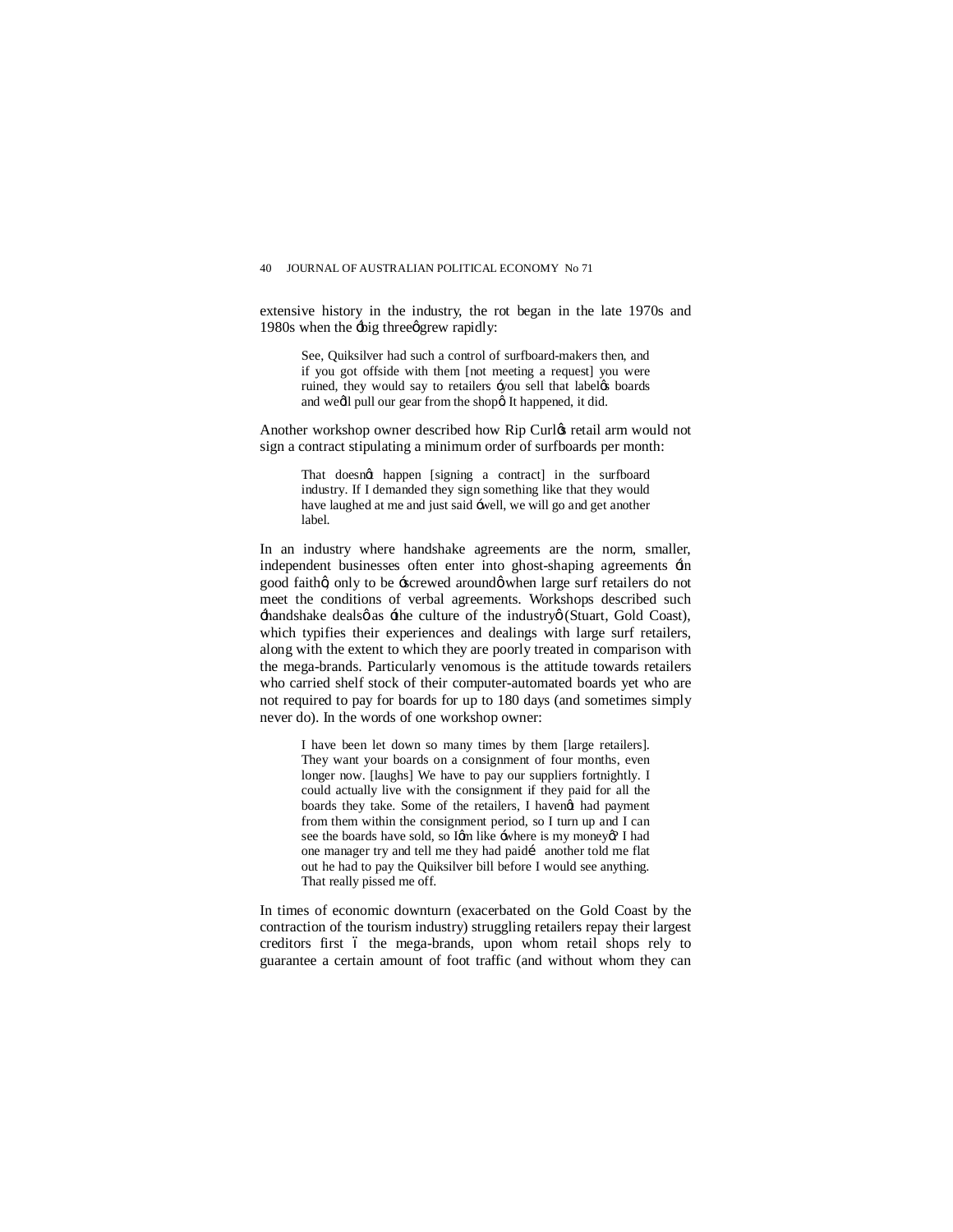hardly warrant operating as a surf retail outlet in the first place, because of the oligopolistic brand power of the big three). Independent surfboardmaking workshops supplying a comparatively modest number of computer-produced boards are paid last, if at all. Workshops including DøArcy & and Mt Woodgee on the Gold Coast and Byrne in the Illawarra, have thus up-scaled production through use of computer-automated technology and opened their own retail stores. In part this is a strategy to avoid being pushed into obscurity within an increasingly cut-throat surf retail scene where discount stores, branded mega-retailers and shopping mall outlets soak up the bulk of demand. In so doing, however, they have also up-scaled the levels of risk involved, through the sheer amount of borrowing necessary to finance the retail visibility and advertising considered necessary to secure greater market share.

Further complexities surround the oligopolisation of surf branding by the big three companies, and their expanding use of subcontracting and ghost shaping arrangements. DøArcy Surfboards, for instance, are the Australian licensee of Tokoro Surfboards, a Hawai`i-based business. They make and label Tokoro boards locally to set specifications using CAD/CNC equipment 6 yet when the Hawaiian brand, in turn, signed a production and distribution deal with Rip Curl, DøArcy found themselves ostensibly manufacturing boards as an outsourced third party for Rip Curl. This had little benefit for the workshop, because Rip Curl demanded they provide exclusively to certain retail shops, yet subsequently those shops only ordered a small number of boards:

Because they took him on as one of the Rip Curl shapersi then we had a relationship with Rip Curl as far as supplying them [in Australia]. But one of the things they discussed in forming our relationship in the beginning was that if they were prepared to maintain good numbers [of surfboards] and keep stock up then we should give them exclusivity and only supply to Rip Curl stores and no other surf retailers. Then we said to a whole bunch of shops, sorry we cangt supply you because we have a deal with Rip Curlí but Rip Curl never ordered many boards. We had just flogged off these other shops that would have stocked our boards.

An important consideration in the debate about making things in Australia is therefore the shifting role of retailers in specific sectors upstream of production 6 and how consolidation of power at this point in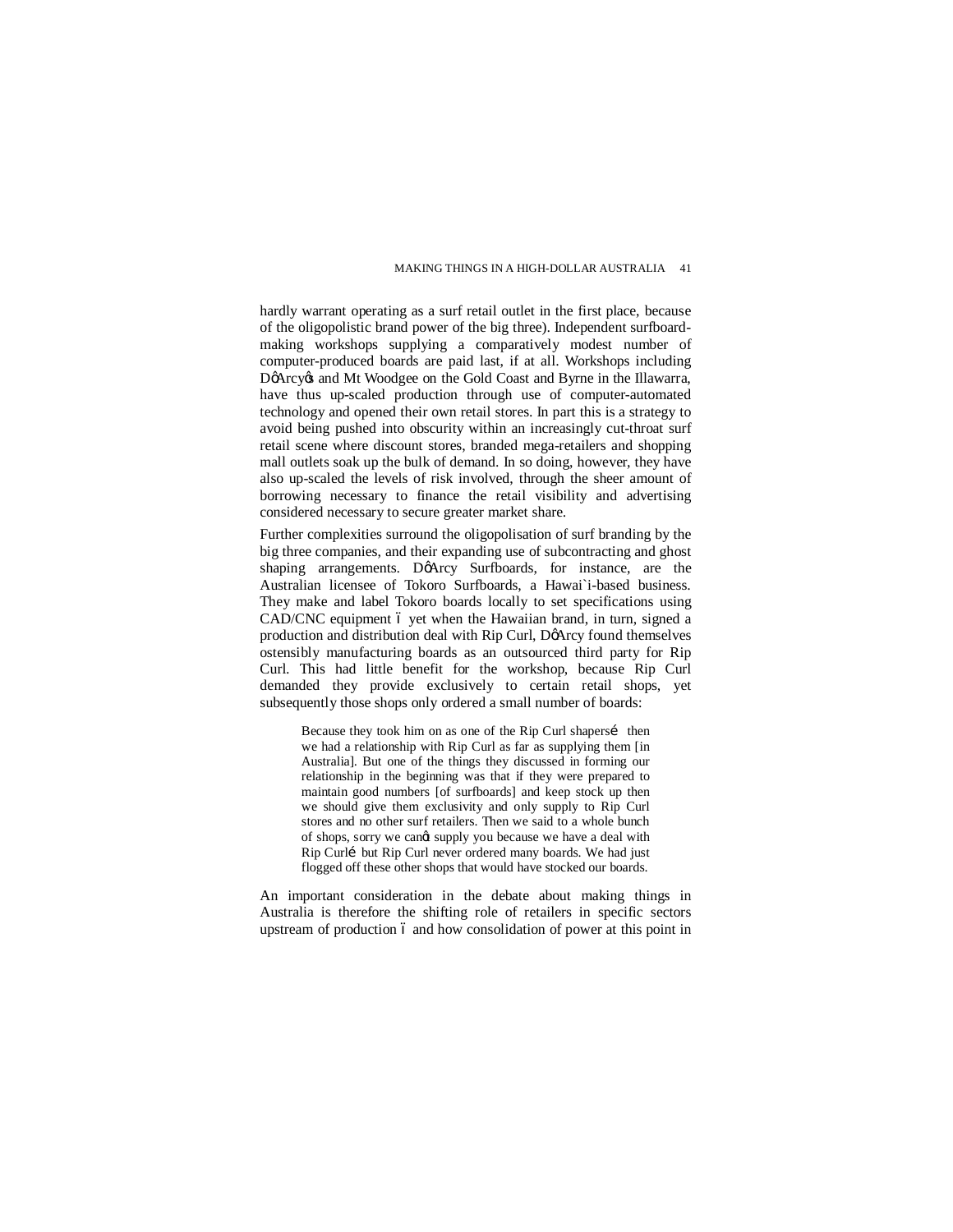the system of provision (Fine and Leopold 1993) for individual manufactured goods jeopardises local suppliers.

### **An Ageing Workforce**

Much nostalgia surrounds the surfboard-making scene. High-profile surfboard shapers in the 1960s and 1970s were themselves keen surfers, often competing internationally. They began shaping a few boards during the off-season as a means to more reliable incomes. Such work could support what was otherwise a highly informal, subcultural lifestyle where drugs, sex and loud music accompanied many hours in the ocean. Boardmakers developed skills as part of a quasi-trade set up: they hung around existing workshops and skilled shapers, and after initially doing the 'shit jobsø (cleaning, sanding, fixing dings etc) they observed how to make boards and eventually accessed opportunities to shape boards themselves. Skills developed through repetition, accumulated knowledge and experience, both in the workshop and by surfing daily, until becoming a  $-master shape of (generally after having made 30,000+ boards by hand).$ 

Reflecting the way in which access to board-making careers were tightly governed by social/subcultural relationships back in the 1960s, shapers have been reluctant to embrace newcomers, have heavily guarded skills and have rarely trained younger shapers to augment or replace them within their own factories. This is exacerbated by experiences where some workshop owners have been -stabbed in the back oby former employees, by awkward  $\frac{1}{2}$  break-ups  $\phi$  of business partnerships and :breakawayøbusinesses that :stole ocustomers.

As a consequence most master-shapers are now approaching retirement age, or in the case of a few individuals, continue to shape well into their 70s and 80s, without much sense of succession planning. On reflection many expressed concerns about the prospects of there being simply no young shapers with requisite skills to take over the industry with their eventual retirement (or death):

Guys are ageing and ites hard to find young guys, they donet want to know about it. A lot of the shaping jobs are being filled by imported labour, people on working visas, from Japan especially. I dongt think kids view it as a cool thing anymore, wages arengt as good as other professions and the work is quite dirty and physical. There are definitely guys in the industry now that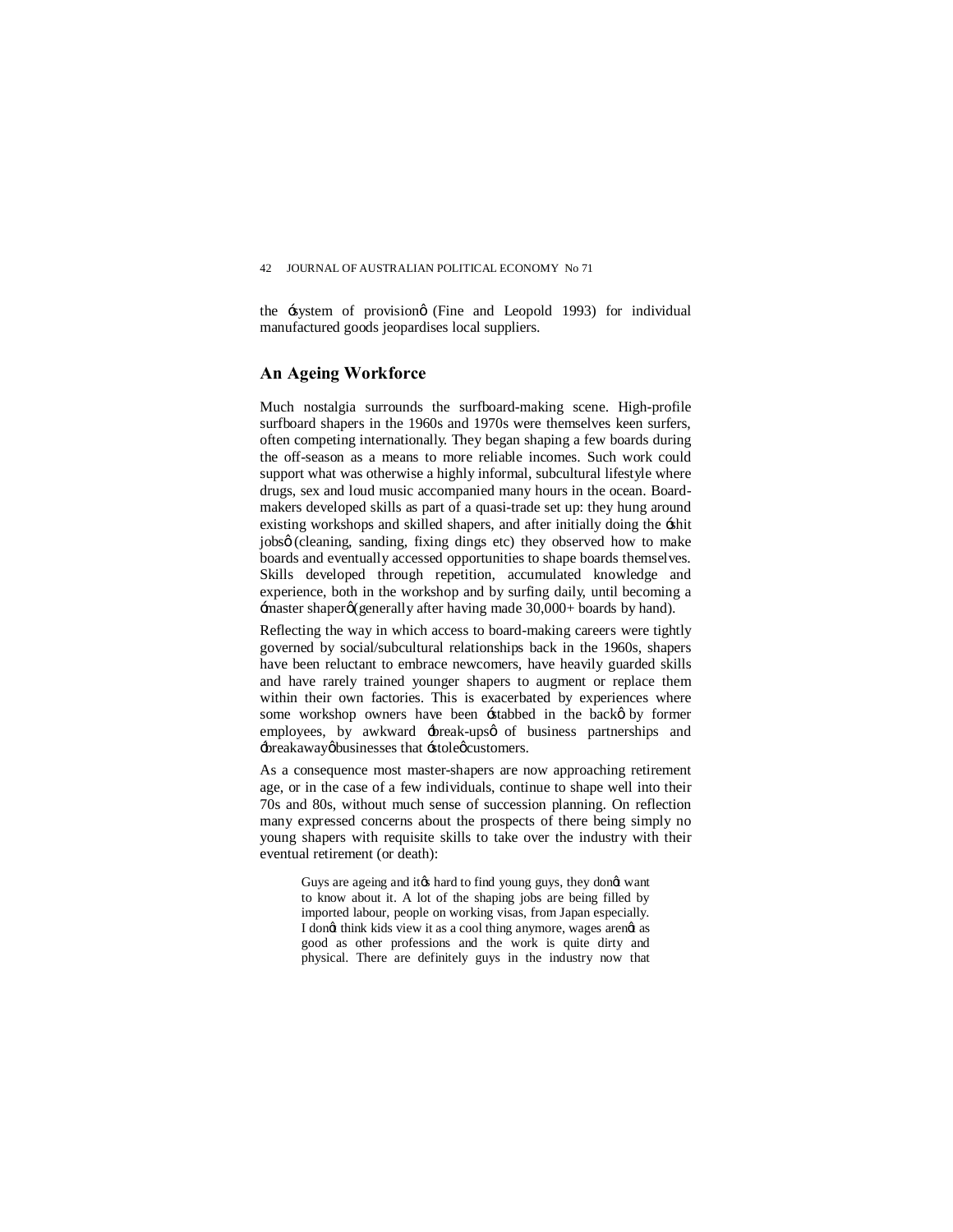wouldngt be able to get a blank out and shape by hand. That is a shame really, that is going out of the industry. We need some younger guys to take an interest in it (Phil, Illawarra).

It is not that workshop owners do not wish to see the continuation of hand-made, custom surfboards. While an automated system of surfboard production is now readily available for workshops to (increasingly) use, several ageing owners expressed desires to maintain hand-shaping practices. This is not only because hand-shaped designs are needed for research and development purposes, informing the replication of more generic mass marketed board models, but because there are also more personal, cultural and artistic motivations. Workshop owners regularly advocate for continuing creativity and design innovation, and agree this can only be done by continuing to hand-shape boards. Where younger people are working in the industry tends to be in the programming and operation of automated systems of production. Younger workers have not taken (or were not given) opportunities to learn the slow craft of handshaping and instead are becoming expert CAD/CNC operators 6 wedding themselves, in other words, to a form of high-volume production exposed to international competition of cheap boards, divorced from social bonds with local surfers and dependent on debt-financed marketing and retail exposure. Skill in hand-shaping will still be required even if CAD/CNC technologies entirely dominate 6 quality products rely on judgement, finishing and customisation 6 but without intergenerational transfer, successive generations of surfboard-makers may miss out on gaining the necessary embodied training.

## **Informality and its Constraints**

Surfboard production is based around an informal arrangement with no prescribed or recognised qualifications for proficiency or professional attainment. Despite a recent initiative proposed by some Gold Coast firms, there is not yet an industry association to organise training schemes, professional qualifications, workplace safety standards or even measure the quantitative size of the industry. Career pathways in the Australian surfboard industry are ambiguous and endemically disorganised. Back in the 1960s some had their fortunate break by simply hanging around the workshop for extended periods; something hard to imagine being possible nowadays. Some older figures in the industry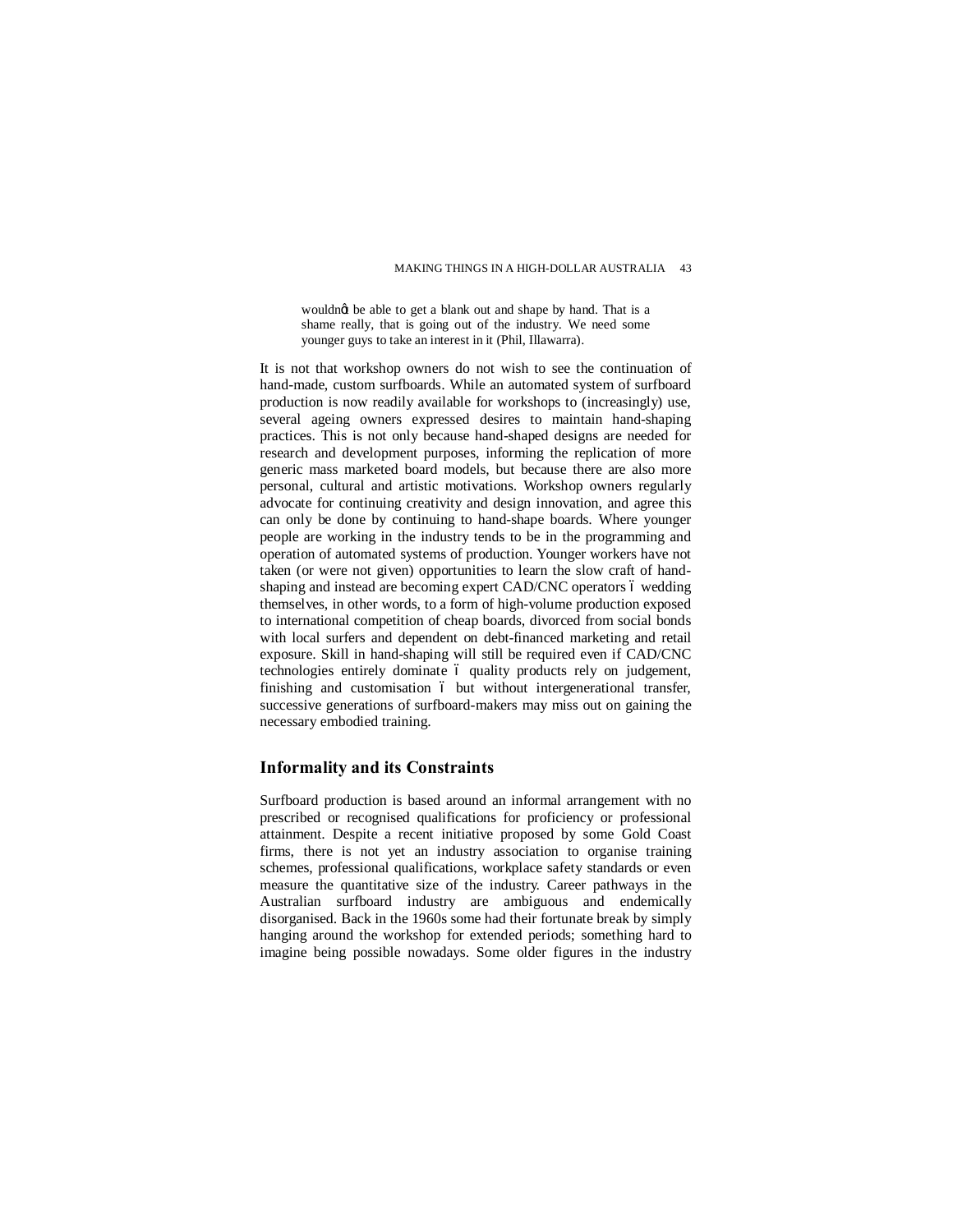lamented the loss of innocence and mateship of the industry os informal origins. Hence for Mick Carabine (Illawarra):

When we used to compete in competitions there was a lot of friendships and it was great and at the end of the day you got a trophy. You got a trophy so you could go -yeah look what I we doneg And then in came money and the mateship was forgotten. Someone would slit your frigging throat cause they could get a \$100 bucks for a prize or something, instead of getting a trophy. That changed the industry; that changed surfing in general. It was a shame to see that happen.

Although money in some respects  $\pm$ orruptedøthe easy-going informality of surfing subculture, that same informality continues to govern crucial aspects of the contemporary surfboard industry: from employment contracts and workersø wages to deals forged between workshops and retailers. Rates of pay are especially variable. No standard pay rate exists anywhere: wages vary depending on the strength of social relationships and how  $\div$ good $\phi$  a worker is perceived to be. Added to this is that workshops provide no guarantee to keep workers employed on an ongoing basis. The physical, dirty and exhausting nature of the work means that other employment opportunities prove more appealing, as one experienced surfboard industry worker pointed out:

It the one of the real problems we see with the industry here on the Gold Coast. The work is just so informal and the people already in the industry are protective of their knowledge and set in their ways. There needs to be a way to teach younger people that are interested, about the industry. You know how it works: the types of skills they need. Without being able to do a proper qualification or apprenticeship, which we could use to market the industry as well, then I think in 10 years time we wongt have any younger hand-shapers coming through because they will have found jobs somewhere else.

In shifting to a mechanised system of production to meet elevated demand for standard boards supplied more quickly, hand-shapers have drifted to a more peripheral role in many workshops. Skilled handshapers survive precariously in financial and logistical terms. They negotiate insecure working conditions (seasonality and long periods of no work are common), fluctuating wages and uncertain futures 6 making boards by hand only to return marginal monetary benefits. Below the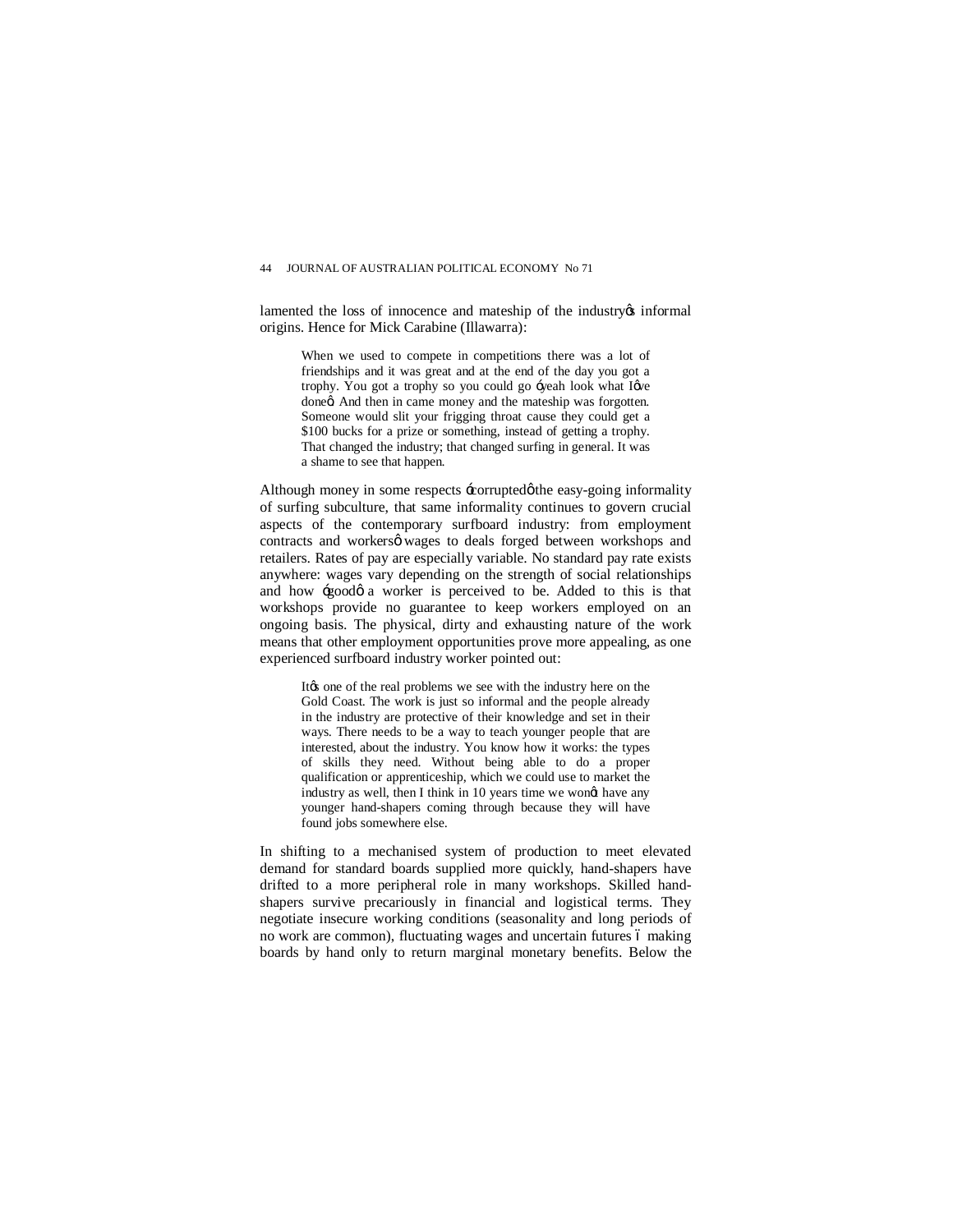surface are deeper concerns revealed by hand-shapers towards general working conditions, especially dwindling hours and insecurity. As Tony, an expert hand-shaper put it:

I get half the hours I got ten years ago. I worked forty-five hours every week ten years ago. Now it might only be twenty hours, stretched over the week. Itgs almost unheard of to find a permanent hand-shaping job anymore because its all casual and seasonal gigs. I work for a café in [name of town removed] that caters for the tourist business to make up for it [loss of income]... I get more hours in the busier times of the year maybe close to forty a week and Igm busy hand-shaping for locals and a few returning tourists, but its expected that you drop everything else because that the job and you we got to put up with it, or they'll find someone else.

Wayne, an experienced hand-shaper working for more than twenty years, described a similar culture of informality, resulting in labour precarity (cf. Brophy and de Peuter 2007; Gill and Pratt 2008):

In the industry we now call it nervous November because you gre waiting around to see how busy it will be for the summeri vou start to get nervous by late November that the phone wong ring, and last summer it didnet. We were sitting here twiddling our thumbs, the six of us in the factory and just didnet have any work. We got sent home basically and that was tough.

Dean, in his late 40s, working in the Illawarra, admitted:

Well I wouldngt suggest this job to anyonei itgs like a dying art. Igm casual and have to contract to other workshops. That is something I see now a lot across the industry. You dongt have any stability and you dongt even know what your pay will be this week, because it depends on whether they [workshop] say 'come ing I worked a full week last week, forty hours and then this week, well it the Thursday afternoon and I give worked probably fifteen hours in four days. I dongt buy the excuses about orders varyingi computers have taken over, and the labels only use us [hand-shapers] to sort of keep up appearances.

According to another factory worker in Australia, the supposed  $\pm$  ifestyle time offered by intermittent and casual work is a myth perpetuated by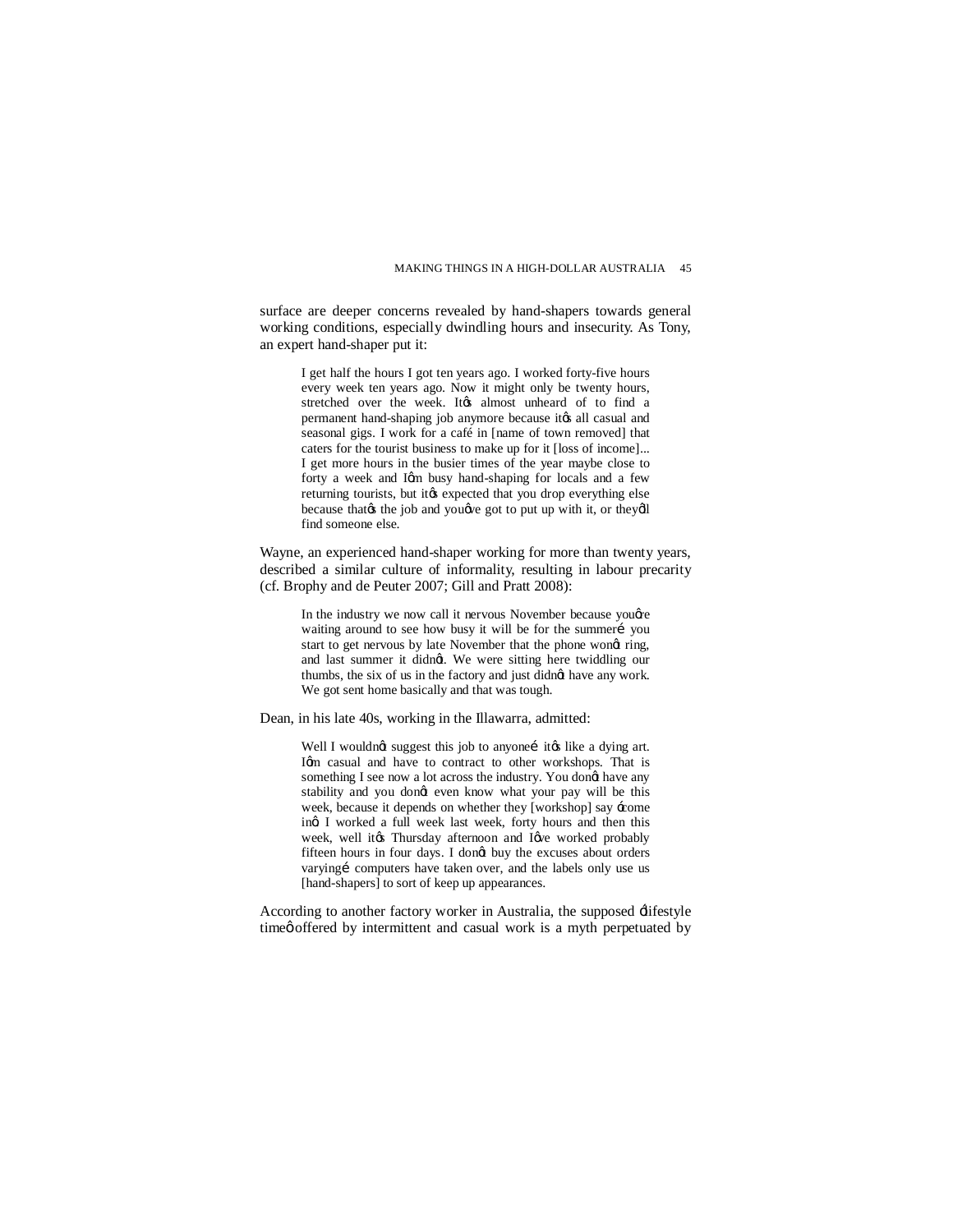business owners in the surfboard industry to persuade workers to accept fewer hours:

[In the workshop] we call it fluffy talk because you hear these promises from workshops all the time:  $\exists$ ah, thereos no work the next few days, so you can go surfing tOr: - yeah you can take the missus for a trip $\alpha$  Well, it $\alpha$  all a joke because you cand. That costs money! [laughs] Instead you end up contracting yourself to other workshops, running all over the place to pick up some other work on the side.

The seasonality and precarity of hand-shaping employment is not viewed as freedomg lifestyle time or flexible  $\alpha$  especially for older handshapers. While surfing was indeed a lifestyle and passionate leisure pursuit ó less time working was potentially more time surfing ó handshapers do not buy into ideas of creative work as freedom, ideas typically spread by boosterish proponents of  $\pm$ lexibility in work (Sennett, 1998). While legendary stories pervade surf culture about times when Rip Curl or Quiksilver factories were empty because the surf was good and employees had taken to the local line ups, this is simply no longer the way things work. Famous shaper Geoff McCoy lamented during a tour of his workshop:

Look, the surfboard industry, I can guarantee you this, Andrew: it $\alpha$  a very unique industry. It shouldnet be called an industryí If you bring business ethics into the surf industry you e going to eat shit. It doesngt work like that.

Why then, did hand-shapers persist with manual, lowly paid, increasingly insecure and time intensive jobs? This was in large part due to emotional dimensions and pride in making things:

Itøs why we do it: because we see physical products come out from our work. All of us ó glassers, sanders, polishers, artists, shapers 6 we all get to see a *physical* product come out from our work. Guys sitting in offices designing ships, it takes them years before it manifests, whereas we see a product within a couple of daysí there it is, a beautifully finished board. Thatgs what keeps you going, it ts the creativity and the beauty of the product that keeps inspiring you (Bob McTavish, Byron Bay).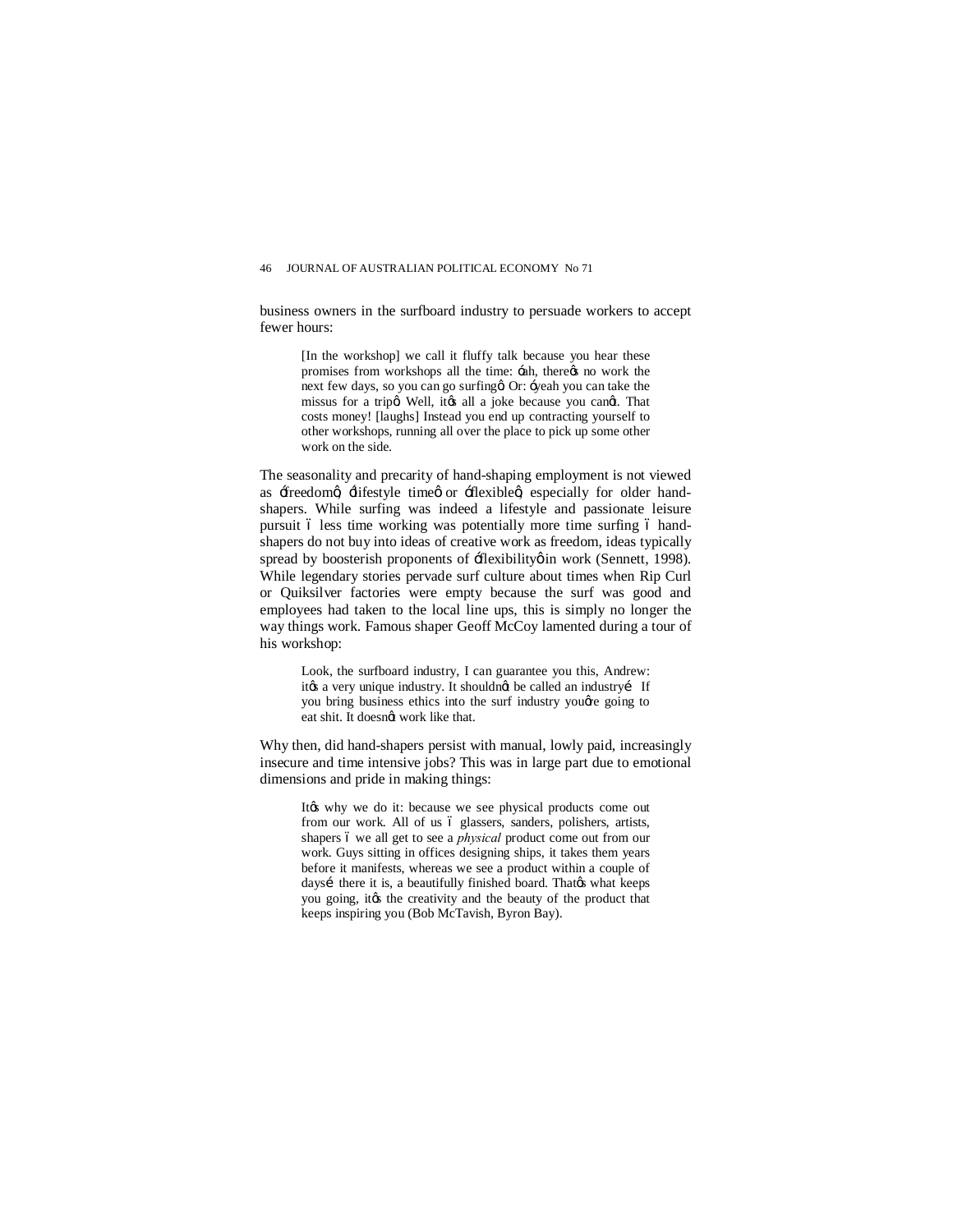In the face of corporatisation and mechanisation, hand-makers remain true to the mythology and art of surfboard-making, commitments that provide mediocre financial rewards but gratifying emotional pay-offs.

## **Conclusions**

In the early  $21<sup>st</sup>$  century the high Australian dollar has undoubtedly made Australian manufacturing less competitive: wages and costs are comparatively higher than overseas and, combined with weak economic conditions in the United States, Europe and Japan (incidentally the three largest export markets for Australian surfboard-makers), products made by Australians necessarily struggle to sell. Our aim has been to dig deeper than one-line explanations by economic rationalists of the future of Australian manufacturing, to observe in the case of the surfboard industry, more complex dynamics within industries and regions that explain current vulnerabilities. Ours is only one of a raft of possible critiques 6 but by focusing on the practices and experiences of making things *within* Australian industries and regions, we have sought to provide evidence to counter gross generalisations and the sense of inevitability and powerlessness in the debate.

An important element of the dynamics of the surfboard-making industry is to emphasise its cultural roots: in the case of surfboard manufacturing, its informal, subcultural origins in the 1960s lead many to describe it as open for exploitation, a -cowboy culture where it is uncool to talk of contracts and marketing plans. A particular culture of industrial relations prevails too 6 akin to other creative and design-based industries 6 where  $-doing$  it for the love of it is cited frequently as an excuse for poor pay, conditions and future prospects (Gibson, 2003). If surfboard-makers were rational economic actors they would have packed up, *en masse*, decades ago.

Instead, what keeps workshops going despite slim margins is this very connection to surfing, to local surfing culture, loyal customers and the social interactions and pleasures that come with the job. Making things by hand instils pride and respect. Computerised-shaping technologies by contrast have altered the relationships and interactions amongst workers, and between makers and customers. Although motivated by the desire for increased efficiencies, such technologies are not alone likely to secure the on-going viability of workshops. Power has consolidated in surf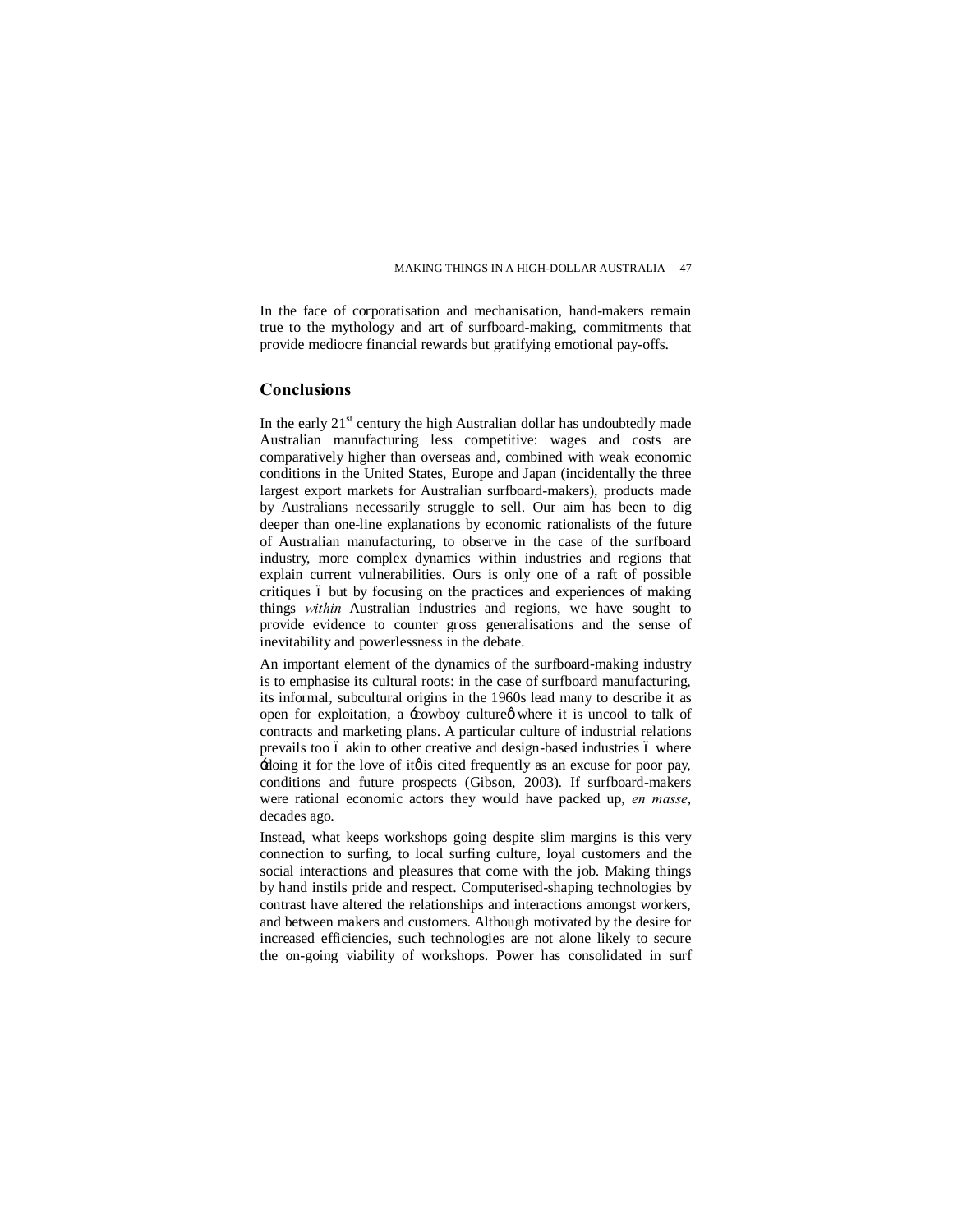retailers who service beginner markets, and they in turn depend on maintaining relationships with the corporate brands more than small local workshops. Hand-shake agreements, broken promises, backstabbing and deteriorating conditions of work have become commonplace. It is, therefore, little wonder that few young people can be found to replace ageing shapers in local workshops. Reflecting Fine and Leopoldø (1993) point about the politics of production-consumption relations under capitalism, such issues within the life and journey of commodities such as surfboards are critical, arguably more so than  $\pm$  horizontal $\phi$  macroconditions (for a similar argument made recently regarding the automotive industry, see Spoehr, 2012).

If surfboard-making is to survive in Australia, it will do so based on a combination of local subcultural loyalty and personal passions of key individuals 6 not just because of the machinations of the national currency. Hand-made surfboards are always likely to retain a subcultural *cachet* 6 and this in turn is likely to rely on reputations associated with particular workshops and iconic surfing places. Surfboard-making is both linked to, and defined by, coastal specificity. The world $\alpha$  most talented and well-regarded surfboard businesses have been independent and informal workshops located in places where the waves are of high quality and surfing has become a culturally-ingrained leisure pursuit. The question is whether this is enough to ward off the industry opproclivity towards short-term survival at any cost (including replacing immensely skillful craftsmen with computers) and reluctance to embrace newcomers.

Whatever the outcome, politicians, commentators and think-tank -experts q currently debating the future of manufacturing in Australia would do well to consider some of this texture of the everyday constraints, pleasures and challenges of making things. The Australian surfboard industry is more than an idiosyncratic case: other sectors troubled by a high dollar, from steel to cars, also have their own challenges and opportunities, internally and regionally. Closer mapping of such challenges and opportunities is critical, before decision-makers jump to conclusions and forsake the making of things for which Australian regions and workers have distinct talents.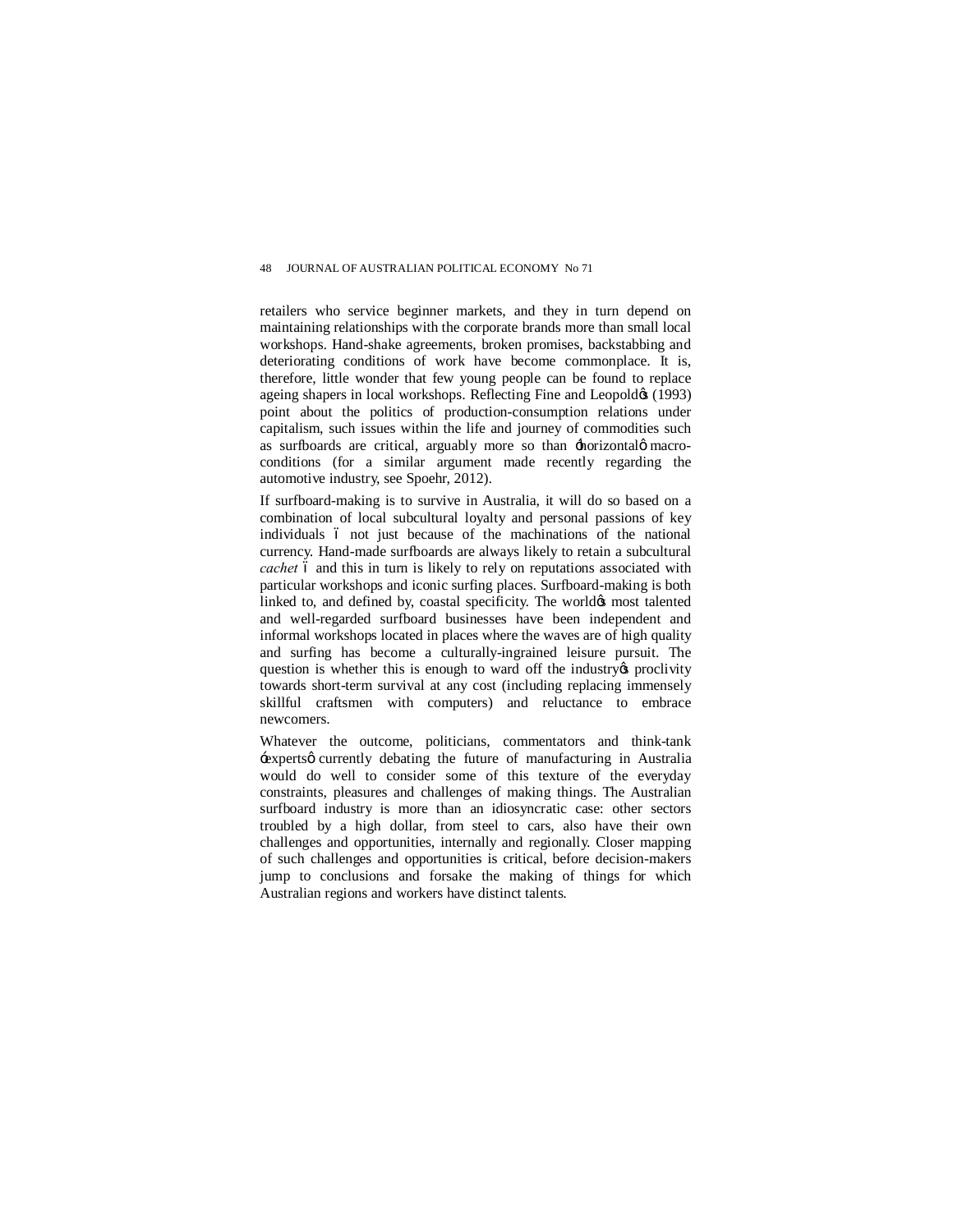*Andrew Warren is Lecturer in Geography and Planning at the University of New England: awarren7@une.edu.au*

*Chris Gibson [is Professor of Human Ge](https://webmail.sydney.edu.au/owa/redir.aspx?C=eKrcRrUxGkq9tqIpE_JnzOsyHPcN4c8IhCq3cmX-EZQIBtung9EgZVEku7TjYL1GIvYNyEZ5j5s.&URL=mailto%3aawarren7%40une.edu.au)ography in the Australian Centre for Cultural Environmental Research (AUSCCER) at the University of Wollongong: cgibson@uow.edu.au*

#### **Referen[ces](mailto:cgibson@uow.edu.au)**

Australian Bureau of Statistics (ABS) (2012) *Labour Force, Australia, Detailed, Quarterly*, *May 2011* Catalogue no. 6291.0.55.003

Brenner, Neil (1998) öBetween fixity and motion: accumulation, territorial organisation and the historical geography of spatial scalesö, *Environment and Planning D, Vol.* 16.

Brophy, Enda and Greig de Peuter G (2007) õImmaterial labour, precarity and recompositionö In Catherine McKercher and Vincent Mosco (Eds) *Knowledge Workers in the Information Society,* Lanham: Lexington Books.

Cumbers, Andy, Corinne Nativel and Paul Routledge (2008)  $\delta$ Labour agency and union positionalities in global production networksö, *Journal of Economic Geography*, Vol. 8.

Davidson, Mark (in press) öSpace required in the post-political cityö, Antipode.

Fine, Ben and Ellen Leopold (1993) *The World of Consumption*, London: Routledge.

Gibson, Chris (2003) öCultures at work: why -culture matters in research on the -cultural  $\phi$ industries", *Social and Cultural Geography*, Vol. 4.

Gibson, Chris, Chantel Carr and Andrew Warren (2012)  $\delta$ A country that makes things? $\ddot{o}$ , *Australian Geographer*, Vol. 43.

Gill, Rosalind and Andy. Pratt. (2008)  $\delta$ In the social factory? Immaterial labour, precariousness and Cultural Workö, *Theory, Culture and Society* Vol. 25.

Gold Coast City Council (2009) *Surf Industry Review and Economic Contributions*<br> *Assessment* Final Report Summary of findings available: *Assessment*, Final Report. Summary of findings available: *http://businessgc.com.au/uploads/file/Sport/AEC%20Report%20-%20Surf%20 Industry% 20Summary-Web.pdf*

Jarratt, Phil (2010) *Salts and Suits: How a Bunch of Surf Bums Created a Multi-billion [Dollar Industry...and Almost Lost it](http://businessgc.com.au/uploads/file/Sport/AEC Report - Surf  Industry%25 20Summary-Web.pdf)*, Melbourne: Hardie Grant*.*

[Lawler, Kristin \(20](http://businessgc.com.au/uploads/file/Sport/AEC Report - Surf  Industry%25 20Summary-Web.pdf)11) *The American Surfer: Radical Culture and Capitalism*, New York: Routledge.

Marcus, Ben (2007) *The Surfboard: Art, Style, Stoke*, Minneapolis: MBI.

Mikler, John (2011) öThe illusion of the -power of marketsøö, *Journal of Australian Political Economy*, No. 68.

Mitchell, Timothy (2008) õRethinking economyö, *Geoforum*, Vol. 39.

Moore, Adam (2008)  $\delta$ Rethinking scale as a geographical category: from analysis to practice", *Progress in Human Geography*, Vol. 32.

Noble, David (2011) *Forces of Production: a Social History of Industrial Automation*, New Jersey: Transaction.